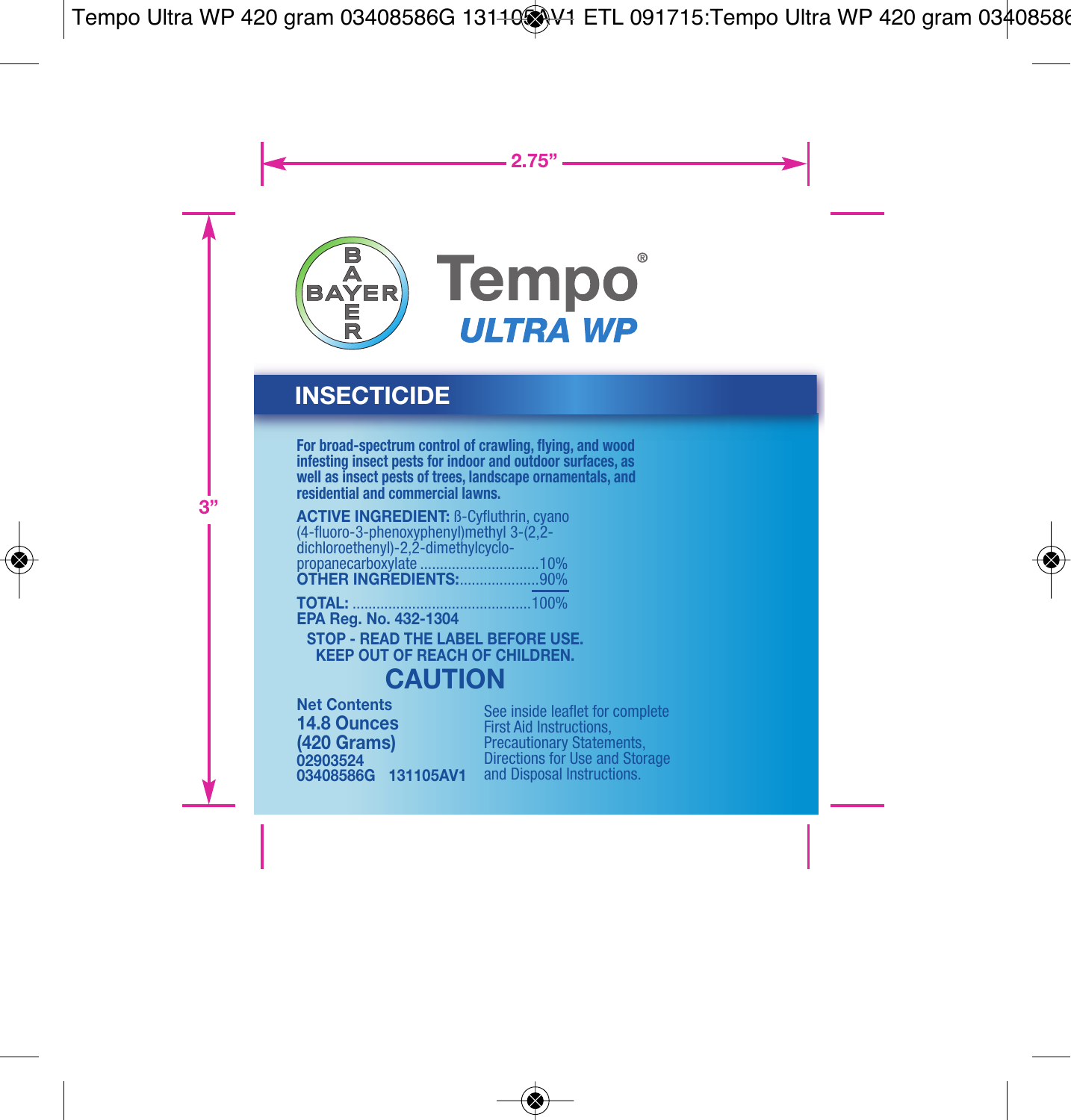# **IN CASE OF MEDICAL, ENVIRONMENTAL, OR TRANSPORTATION EMERGENCIES OR INJURIES, CALL 1-800-334-7577 (24 HOUR/DAY) For Product Information, Call Toll Free: 1-800-331-2867**

| <b>FIRST AID</b>                                                                                                                                                                               |                                                                                                                                                                                                                                                                                   |  |
|------------------------------------------------------------------------------------------------------------------------------------------------------------------------------------------------|-----------------------------------------------------------------------------------------------------------------------------------------------------------------------------------------------------------------------------------------------------------------------------------|--|
| IF ON SKIN:                                                                                                                                                                                    | Take off contaminated clothing.<br>• Rinse skin immediately with plenty of water for 15 - 20 minutes.<br>• Call a poison control center or doctor for treatment advice.                                                                                                           |  |
| <b>IF INHALED:</b>                                                                                                                                                                             | Move person to fresh air.<br>If person is not breathing, call 911 or an ambulance, then give<br>٠<br>artificial respiration, preferably mouth-to-mouth if possible.<br>Call a poison control center or doctor for further treatment<br>advice.                                    |  |
| IF IN EYES:                                                                                                                                                                                    | Hold eye open and rinse slowly and gently with water for 15 - 20<br>minutes. Remove contact lenses, if present, after the first 5<br>minutes, then continue rinsing eye.<br>Call a poison control center or doctor for treatment advice.                                          |  |
| IF<br><b>SWALLOWED:</b>                                                                                                                                                                        | Call a poison control center or doctor immediately for treatment<br>advice.<br>• Have person sip a glass of water if able to swallow.<br>Do not induce vomiting unless told to do so by a poison control<br>center or doctor.<br>• Do not give anything to an unconscious person. |  |
| Have the product container or label with you when calling a poison control center or<br>doctor or going for treatment. You may also contact 1-800-334-7577 for emergency<br>medical treatment. |                                                                                                                                                                                                                                                                                   |  |
| <b>NOTE TO PHYSICIAN:</b> No specific antidote is available. Treat the patient<br>symptomatically.                                                                                             |                                                                                                                                                                                                                                                                                   |  |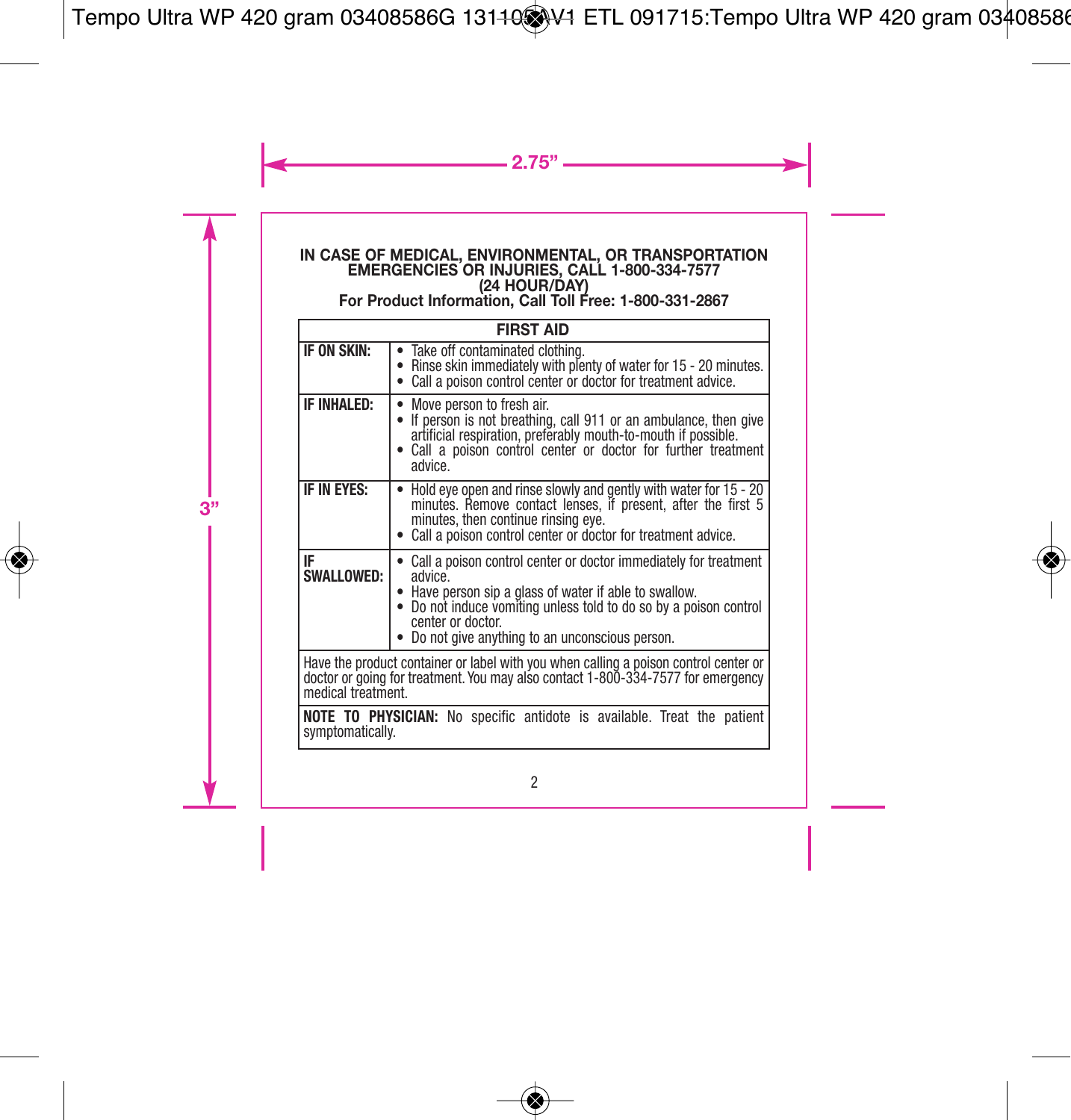#### **PRECAUTIONARY STATEMENTS HAZARDS TO HUMANS AND DOMESTIC ANIMALS CAUTION**

Causes moderate eye irritation. Harmful if swallowed, inhaled or absorbed through the skin. Do not get in eyes, on skin, or on clothing. Avoid breathing dust or spray mist. Wash thoroughly with soap and warm water after handling. Remove contaminated clothing and wash before reuse.

Wear safety glasses, goggles, or face shield when handling the undiluted material. Do not allow people or pets to enter treated areas until surfaces are dry.

#### **ENVIRONMENTAL HAZARDS**

This pesticide is toxic to fish. Remove from premises or tightly cover fish tanks and disconnect aerators when applying indoors where such containers are present. Drift and runoff from treated areas may be hazardous to aquatic organisms in neighboring areas. Apply this product only as specified on this label. To protect the environment, do not allow pesticide to enter or run off into storm drains, drainage ditches, gutters, or surface waters. Applying this product in calm weather when rain is not predicted for the next 24 hours will help to ensure that wind or rain does not blow or wash pesticide off the treatment area. Rinsing application equipment over the treated area will help avoid run off to water bodies or drainage systems.

This pesticide is highly toxic to bees exposed to direct treatment or residues on crops or weeds. Do not apply Tempo® Ultra WP Insecticide or allow it to drift onto crops or weeds on which bees are actively foraging. Additional information may be obtained by consulting your Cooperative Extension Service.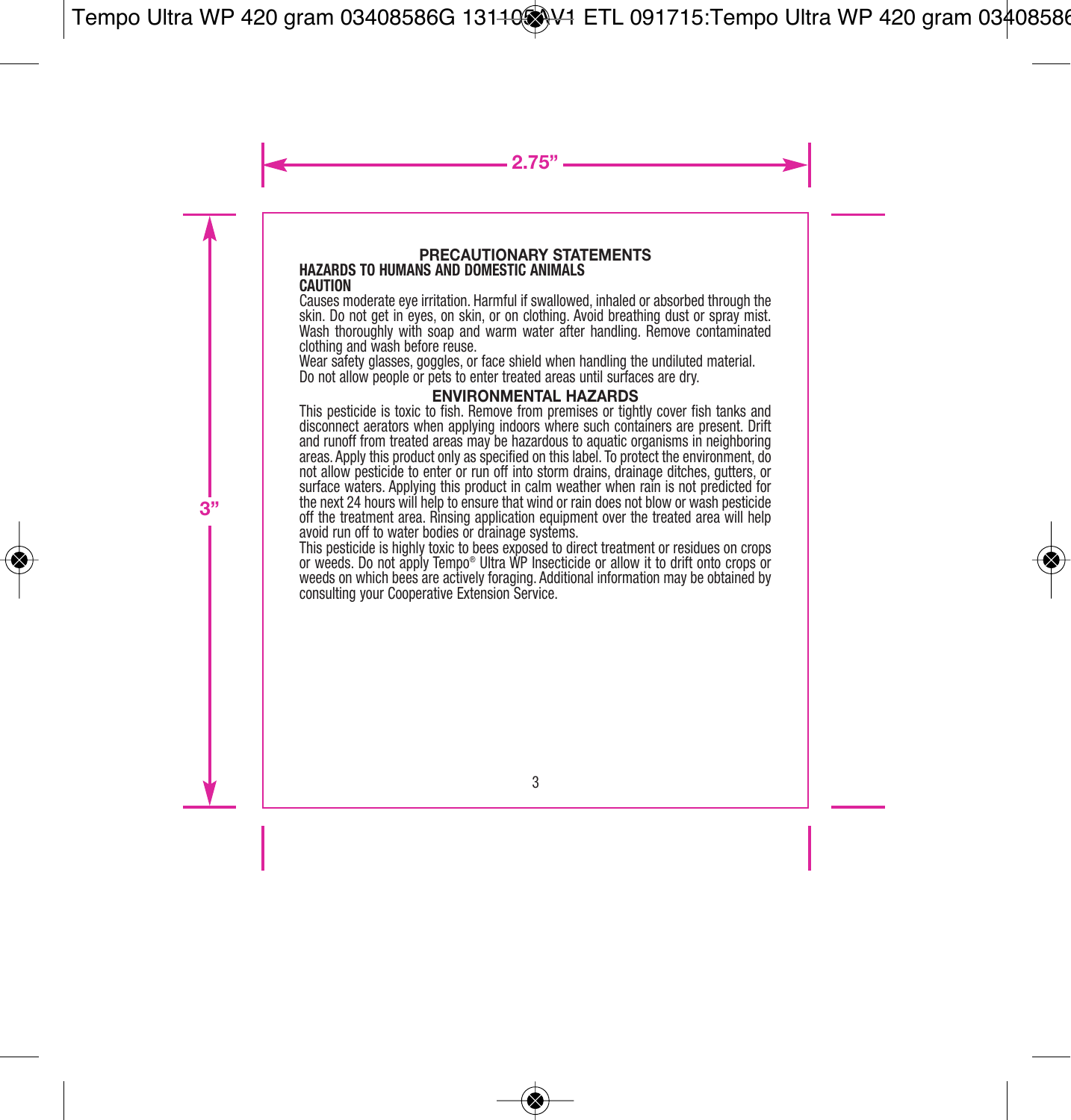| <b>PRODUCT FACTS</b><br>Quick Knockdown & Residual Control . Low Odor<br>• Non-staining • No phytotoxicity on a wide range of ornamentals |                                                                                                                                                                                                                                                          |  |
|-------------------------------------------------------------------------------------------------------------------------------------------|----------------------------------------------------------------------------------------------------------------------------------------------------------------------------------------------------------------------------------------------------------|--|
| TEMPO ULTRA<br>WP INSECTICIDE                                                                                                             | Wettable powder containing 10% beta-cyfluthrin                                                                                                                                                                                                           |  |
| <b>CONTROLS</b>                                                                                                                           | <b>Indoor Pests</b><br>٠<br>• General Household Pests<br>· Pantry and Stored Product Pests<br>• Food Processing Pests<br>• Outdoor/Perimeter Pests<br>• Wood-Infesting Pests<br>• Turf and Ornamental Pests<br>For list of specific insects, see inside. |  |
| <b>WHERE TO</b><br><b>APPIY</b>                                                                                                           | Apply where pests have been seen or found, or can find<br>shelter.<br>• In and around buildings and structures<br>• On residential, commercial and recreational areas of turf<br>• On ornamentals in landscapes and interior plantscapes                 |  |
| COVERAGE                                                                                                                                  | Makes up to 42 gallons of finished spray solution for indoors.<br>٠<br>(420 g size)<br>• Treats up to 84,000 square feet outdoors. (420 g size)                                                                                                          |  |
| <b>MIXING</b><br><b>INFORMATION</b>                                                                                                       | Mix the appropriate amount of Tempo Ultra WP Insecticide<br>٠<br>with water<br>May tank mix with other pesticides currently registered for<br>٠<br>similar uses, unless specifically prohibited.                                                         |  |
| HOW TO<br><b>APPLY</b>                                                                                                                    | General surface, spot, mist, or crack & crevice application.<br>Broadcast application to turf and foliar application to<br>٠<br>ornamentals                                                                                                              |  |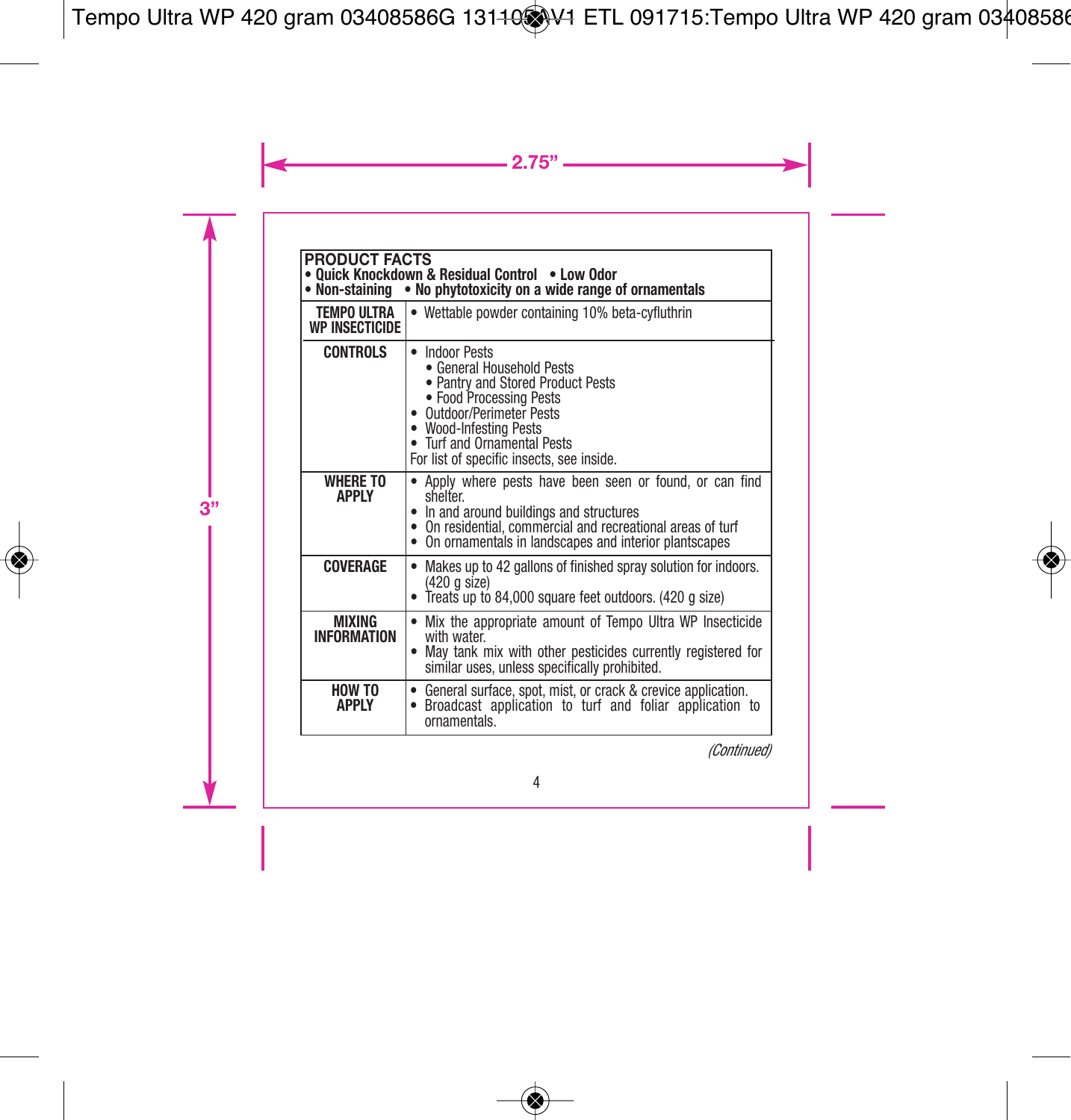| <b>PRODUCT FACTS (Continued)</b>          |                                                                                                                                                                                                                                                                                                                                                                                                                                                                                                                                                                                                                                                                                                                                                                                                                                                                                                                                                                                                                                                                                                                                                                                                                                                                                                                                                                                                                                                                                                                                                                                                                                        |  |
|-------------------------------------------|----------------------------------------------------------------------------------------------------------------------------------------------------------------------------------------------------------------------------------------------------------------------------------------------------------------------------------------------------------------------------------------------------------------------------------------------------------------------------------------------------------------------------------------------------------------------------------------------------------------------------------------------------------------------------------------------------------------------------------------------------------------------------------------------------------------------------------------------------------------------------------------------------------------------------------------------------------------------------------------------------------------------------------------------------------------------------------------------------------------------------------------------------------------------------------------------------------------------------------------------------------------------------------------------------------------------------------------------------------------------------------------------------------------------------------------------------------------------------------------------------------------------------------------------------------------------------------------------------------------------------------------|--|
| <b>RE-APPLY</b>                           | Every 7 to 10 days, if needed.<br>• For turf, reapply if needed, but not more than 6 times per year.                                                                                                                                                                                                                                                                                                                                                                                                                                                                                                                                                                                                                                                                                                                                                                                                                                                                                                                                                                                                                                                                                                                                                                                                                                                                                                                                                                                                                                                                                                                                   |  |
| <b>APPLICATION</b><br><b>RESTRICTIONS</b> | Do not water the treated area to the point of run-off.<br>Do not make applications during rain.<br>Do not apply directly to impervious horizontal surfaces such as<br>sidewalks, driveways, and patios except as a spot or crack &<br>crevice treatment. During application, do not allow pesticide to<br>enter or run off into storm drains, drainage ditches, gutters, or<br>surface waters.<br>• All outdoor applications, if permitted elsewhere on this label,<br>must be limited to spot or crack & crevice treatments only,<br>except for the following permitted uses:<br>1. Applications to soil or vegetation, as listed on this label,<br>around structures:<br>2. Applications to lawns, turf, and other vegetation, as listed on<br>this label;<br>3. Applications to the side of a building, up to a maximum<br>height of 3 feet above grade;<br>4. Applications to underside of eaves, soffits, doors, or<br>windows permanently protected from rainfall by a covering,<br>overhang, awning, or other structure;<br>5. Applications around potential pest entry points into<br>buildings, when limited to a surface band not to exceed one<br>inch in width:<br>6. Applications made through the use of a coarse, low pressure<br>spray to only those portions of surfaces that are directly<br>above bare soil, lawn, turf, mulch or other vegetation, as<br>listed on this label, and not over an impervious surface,<br>drainage or other condition that could result in runoff into<br>storm drains, drainage ditches, gutters, or surface waters, in<br>order to control occasional invaders or aggregating pests. |  |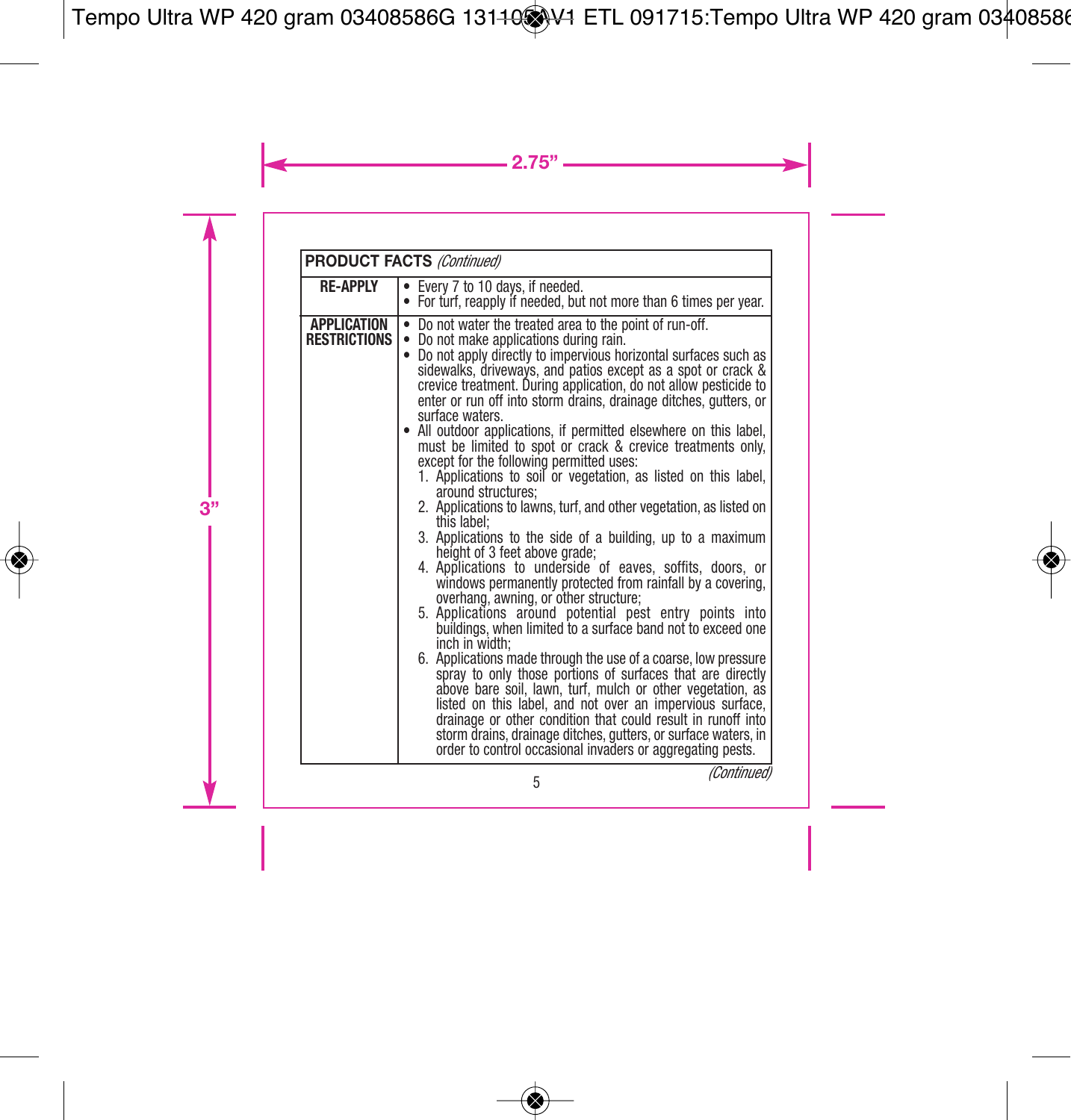| <b>PRODUCT FACTS (Continued)</b>          |                                                                                                                                                                                                                                                                |  |
|-------------------------------------------|----------------------------------------------------------------------------------------------------------------------------------------------------------------------------------------------------------------------------------------------------------------|--|
| <b>APPLICATION</b><br><b>RESTRICTIONS</b> | • Application is prohibited directly into sewers or drains, or to<br>any area like a gutter where drainage to sewers, storm drains.<br>water bodies, or aquatic habitat can occur. Do not allow the<br>product to enter any drain during or after application. |  |
| <b>RF-FNTRY</b>                           | • Avoid contact with treated surfaces until dry.<br>• People and pets may re-enter after the treated area is dry.                                                                                                                                              |  |
| <b>QUESTIONS</b>                          | For questions or comments, call toll-free 1-800-331-2867                                                                                                                                                                                                       |  |

#### **DIRECTIONS FOR USE**

It is a violation of Federal law to use this product in a manner inconsistent with its labeling.

**IMPORTANT:** Read entire label and Conditions of Sale before using this product.

#### **STRUCTURAL PESTS**

CONTROL IN AND AROUND BUILDINGS, STRUCTURES FOOD/FEED HANDLING ESTABLISHMENTS, AND MODES OF TRANSPORT. Use Tempo Ultra WP Insecticide as a general surface, spot, mist, or crack & crevice treatment in and around buildings and structures. This includes schools, factories, stores, warehouses, hospitals, food processing facilities, and modes of transport. For<br>a list of common facilities where this product may be used, see Appendix.

#### **INDOOR PESTS**

| I GENERAL PEST                                                                                                                   |                                                                                                               |                                                                                                                           |                                               |
|----------------------------------------------------------------------------------------------------------------------------------|---------------------------------------------------------------------------------------------------------------|---------------------------------------------------------------------------------------------------------------------------|-----------------------------------------------|
| <b>Crawling Pests</b><br>Ants (except Pharaohs)<br>Bed buas<br>Boxelder bugs<br>Brown marmorated<br>stink buas<br>Carpet beetles | Centipedes<br>Clothes moths<br><b>Cluster flies</b><br>Cockroaches<br>Crickets<br>Darkling beetles<br>Earwigs | Elm leaf beetles<br>Firebrats<br>Kudzu buas<br><b>Millipedes</b><br><b>Multicolored Asian</b><br>lady beetles<br>Pillbuas | Seed buas<br>Silverfish<br>Sowbuas<br>Spiders |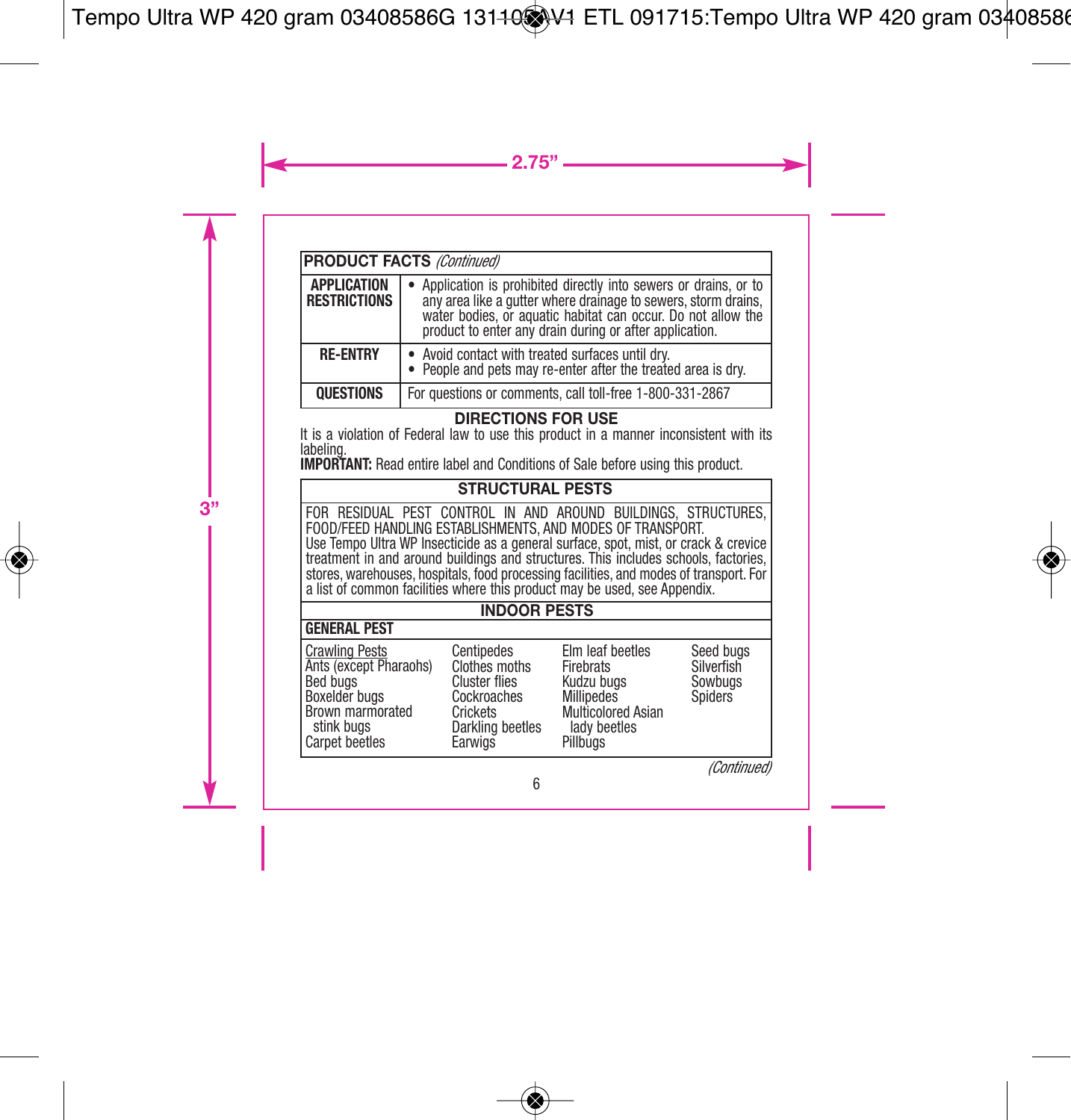| <b>INDOOR PESTS (Continued)</b>                                                                                |                                                                                                                                                                                                                                                                                                                                                                                                                                                                  |                                                                            |                                                                      |
|----------------------------------------------------------------------------------------------------------------|------------------------------------------------------------------------------------------------------------------------------------------------------------------------------------------------------------------------------------------------------------------------------------------------------------------------------------------------------------------------------------------------------------------------------------------------------------------|----------------------------------------------------------------------------|----------------------------------------------------------------------|
| <b>Flying Pest</b><br><b>Flies</b><br>Fruit flies                                                              | Gnats<br>Hornets<br>Midges                                                                                                                                                                                                                                                                                                                                                                                                                                       | Moths<br>Phorid flies<br>Sciarid flies                                     | Wasps<br>Yellowjackets                                               |
|                                                                                                                | <b>PANTRY &amp; STORED PRODUCT PESTS</b>                                                                                                                                                                                                                                                                                                                                                                                                                         |                                                                            |                                                                      |
| <b>Beetles</b><br>(exposed adults &<br>immature stages)<br>Cadelle<br>Cigarette<br>Confused flour<br>Dermestid | Drugstore<br>Granary weevil<br>Hide<br>Larder<br>Leather<br>Lesser grain borer Warehouse<br>Lesser mealworm                                                                                                                                                                                                                                                                                                                                                      | Merchant grain<br>Mealworm<br>Red flour<br>Rice weevil<br>Sawtoothed grain | Moths<br>Indian meal<br>Mediterranean flour                          |
| WHERE<br>TO APPIY                                                                                              | Apply where pests have been seen or found, or can find shelter.                                                                                                                                                                                                                                                                                                                                                                                                  |                                                                            | Use a general surface, spot, mist, or crack and crevice application. |
| <b>USE</b><br><b>RATE</b>                                                                                      | 0.025% --10 g (2 scoops) /gallon water<br>$0.05\% - 20$ g (4 scoops) /gallon water<br>. Use high rate for severe infestations, faster knockdown, and<br>longer residual.<br>• Always use the high rate for bees, wasps, yellow jackets, and<br>hornéts                                                                                                                                                                                                           |                                                                            |                                                                      |
| HOW TO<br><b>APPIY</b><br>(Also see<br><b>APPLICATION</b><br><b>FOR INDOOR</b><br><b>PESTS)</b>                | • Remove or tightly cover fish tanks and disconnect aerators<br>during application.<br>• Remove pets during application and until treated surfaces are<br>completely drv.<br>. Avoid contact with treated surfaces until dry.<br>. Wear safety glasses, goggles, or face shield, and a dust/mist<br>mask or respirator when treating overhead areas.<br><b>General Surface Applications</b><br>. Use a low-pressure system (do not exceed 50 psi at nozzle tip), |                                                                            |                                                                      |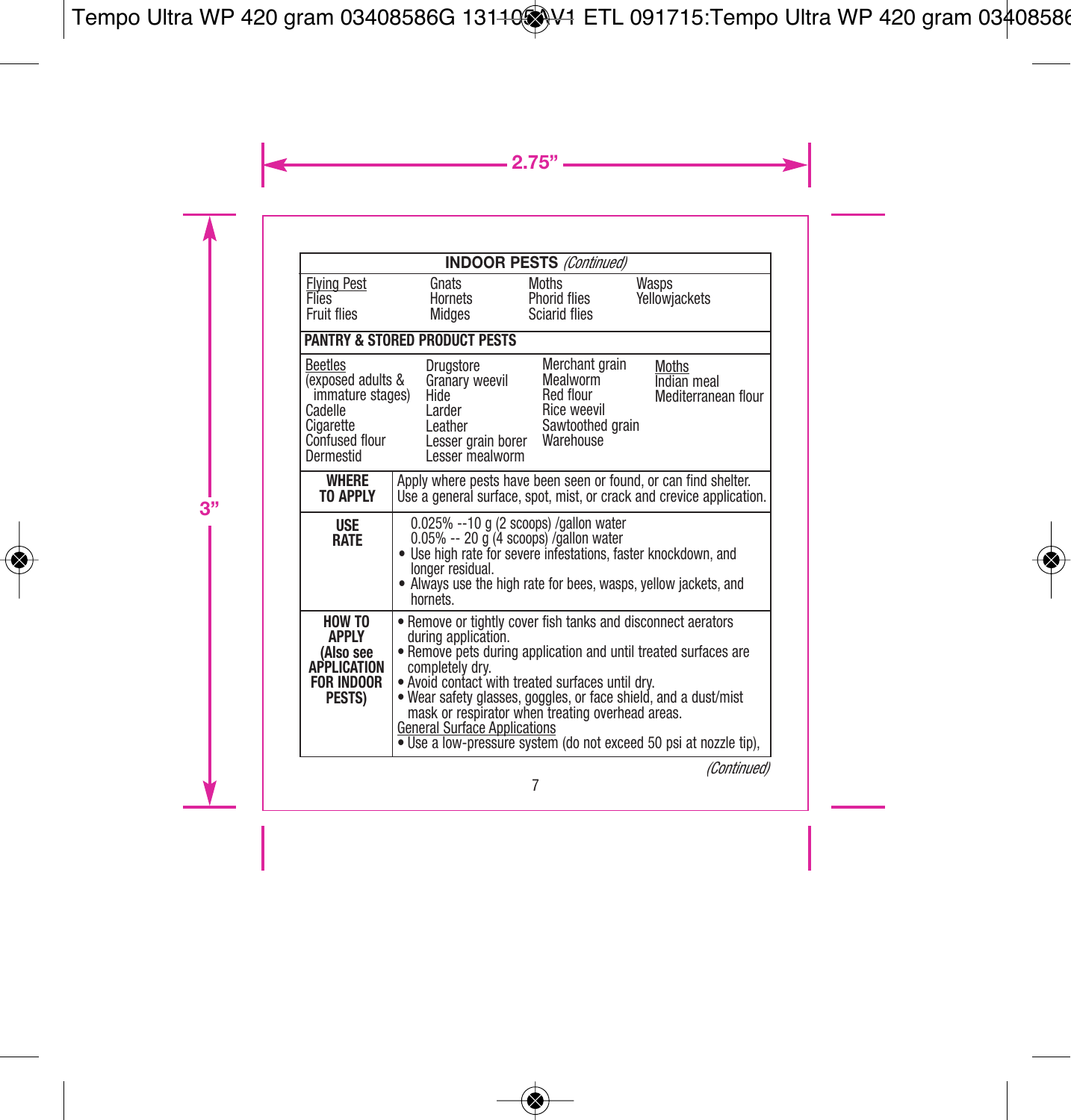| <b>INDOOR PESTS (Continued)</b>                                                           |                                                                                                                                                                                                                                                                                                                                                                                                                                                                                                                                                                                                                                                                                                                                                       |  |
|-------------------------------------------------------------------------------------------|-------------------------------------------------------------------------------------------------------------------------------------------------------------------------------------------------------------------------------------------------------------------------------------------------------------------------------------------------------------------------------------------------------------------------------------------------------------------------------------------------------------------------------------------------------------------------------------------------------------------------------------------------------------------------------------------------------------------------------------------------------|--|
| <b>HOW TO</b><br>APPI Y<br>(Also see<br><b>APPLICATION</b><br><b>FOR INDOOR</b><br>PESTS) | with a fan-type nozzle to apply the dilution uniformly.<br>. In the home, all food processing surfaces and utensils should<br>be covered, or thoroughly washed following treatment. Cover<br>exposed food or remove from area being treated.<br>Spot, Mist, or Crack & Crevice Applications<br>• Apply directly into voids, cracks & crevices using spray or<br>foam equipment.<br>• Spray: Use a low-pressure system (do not exceed 50 psi at<br>nozzle tip), with a pinpoint or variable pattern nozzle or<br>applicator equipment that delivers low volume treatments.<br>. Foam: Use appropriate foam generating equipment to supply a<br>sufficient volume of foam. Mix the dilution with manufacturer's<br>recommended volume of foaming agent. |  |
| <b>WHEN TO</b><br><b>APPIY</b>                                                            | • When pests are seen or found<br>• Re-apply every 7 to 10 days if needed.                                                                                                                                                                                                                                                                                                                                                                                                                                                                                                                                                                                                                                                                            |  |
| MIXING<br><b>INFORMATION</b>                                                              | • Add product when filling spray tank with water; shake or<br>agitate mixture.<br>. Diluted spray mixture can be stored overnight. Agitate before<br>usina.<br>• Can be tank mixed with other pesticides currently registered<br>for similar uses. To be sure of physical compatibility, first<br>prepare a sample in a small jar using the proper proportions of<br>water and products.<br>. Follow the most restrictive of labeling directions and<br>precautions. Do not exceed label rates.                                                                                                                                                                                                                                                       |  |
| <b>RESTRICTIONS</b>                                                                       | . Do not treat entire area of floor or floor coverings.<br>. Do not apply where electrical short circuits can occur. Use a<br>dust or dry bait in these areas.<br>. Do not apply in occupied hospital and/or nursing home rooms.                                                                                                                                                                                                                                                                                                                                                                                                                                                                                                                      |  |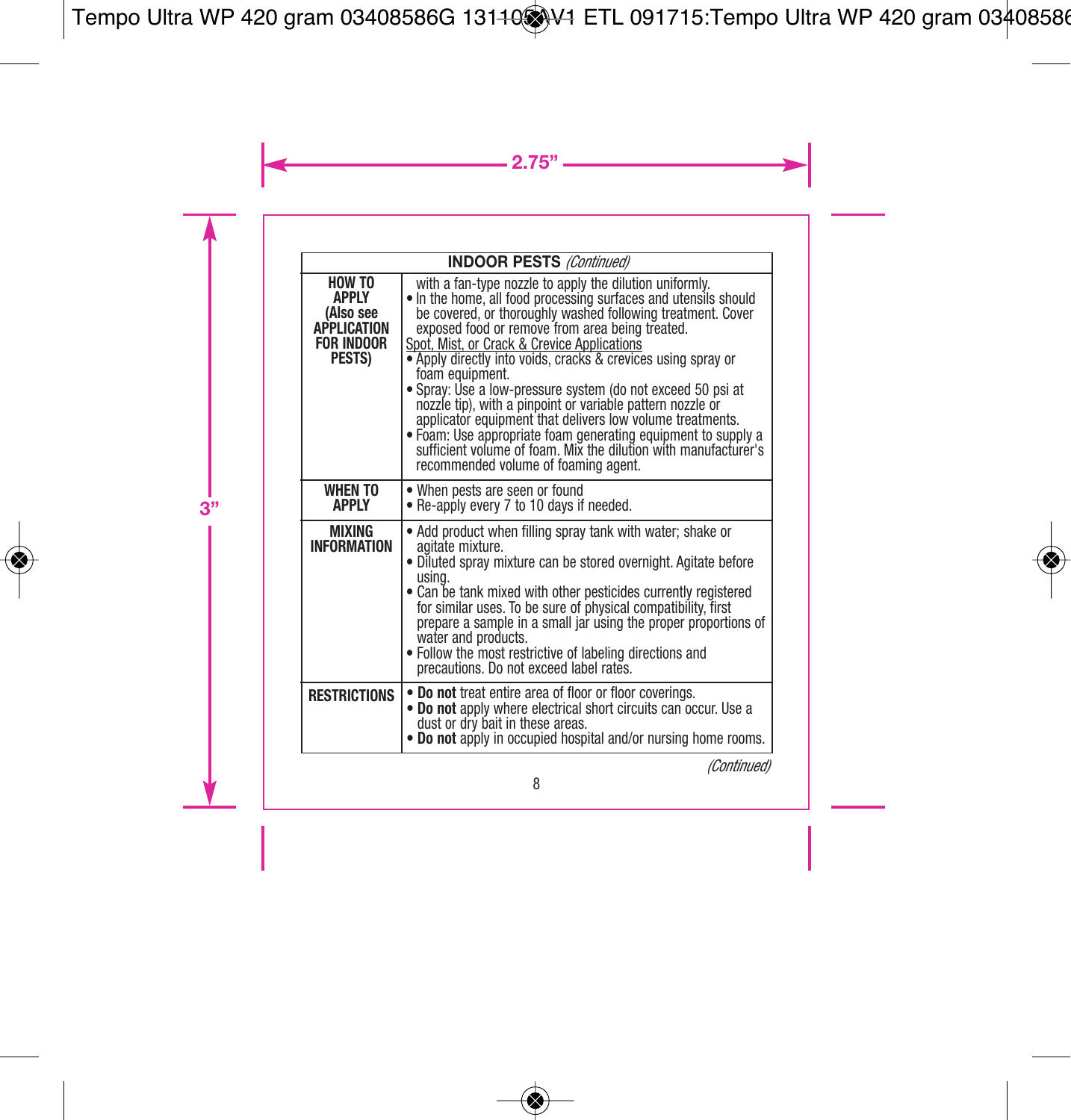| <b>INDOOR PESTS Continued)</b> |                                                                                                                                                                                                                            |  |
|--------------------------------|----------------------------------------------------------------------------------------------------------------------------------------------------------------------------------------------------------------------------|--|
| <b>RESTRICTIONS</b>            | Occupants may return when surfaces have dried.<br>• Do not apply in occupied classrooms.<br>• Do not apply to furniture or upholstery where prolonged<br>contact by humans will occur.<br>• Do not apply as a space spray. |  |

| ADDITIONAL DIRECTIONS FOR FOOD AND FEED HANDLING<br><b>ESTABLISHMENTS</b> |                                                                                                                                                                                                                                                                                                                                                                                                                                                                                                                                                                                                                                           |  |
|---------------------------------------------------------------------------|-------------------------------------------------------------------------------------------------------------------------------------------------------------------------------------------------------------------------------------------------------------------------------------------------------------------------------------------------------------------------------------------------------------------------------------------------------------------------------------------------------------------------------------------------------------------------------------------------------------------------------------------|--|
| <b>WHERE TO</b><br><b>APPIY</b>                                           | Applications may be made to both food/feed and non-food areas<br>of food and feed handling establishments.<br>. Food/feed handling establishments are defined as places other<br>than private residences in which exposed food/feed is held,<br>processed, prepared, or served.<br>• Includes areas for:<br>• receiving, storing, and packing (canning, bottling, wrapping,<br>boxing) food<br>• preparing food<br>· edible waste storage<br>• enclosed processing systems (mills, dairies, edible oils, syrups)<br>of food.<br>• Serving areas where food is exposed and the facility is in<br>operation are also considered food areas. |  |
| <b>USE RATE</b>                                                           | Apply as a general surface, spot, mist, or crack & crevice<br>application.<br>0.025% --10 g (2 scoops) /gallon water<br>$0.05\% - 20$ g (4 scoops) /gallon water<br>. Use high rate for severe infestations, faster knockdown, and<br>longer residual.                                                                                                                                                                                                                                                                                                                                                                                    |  |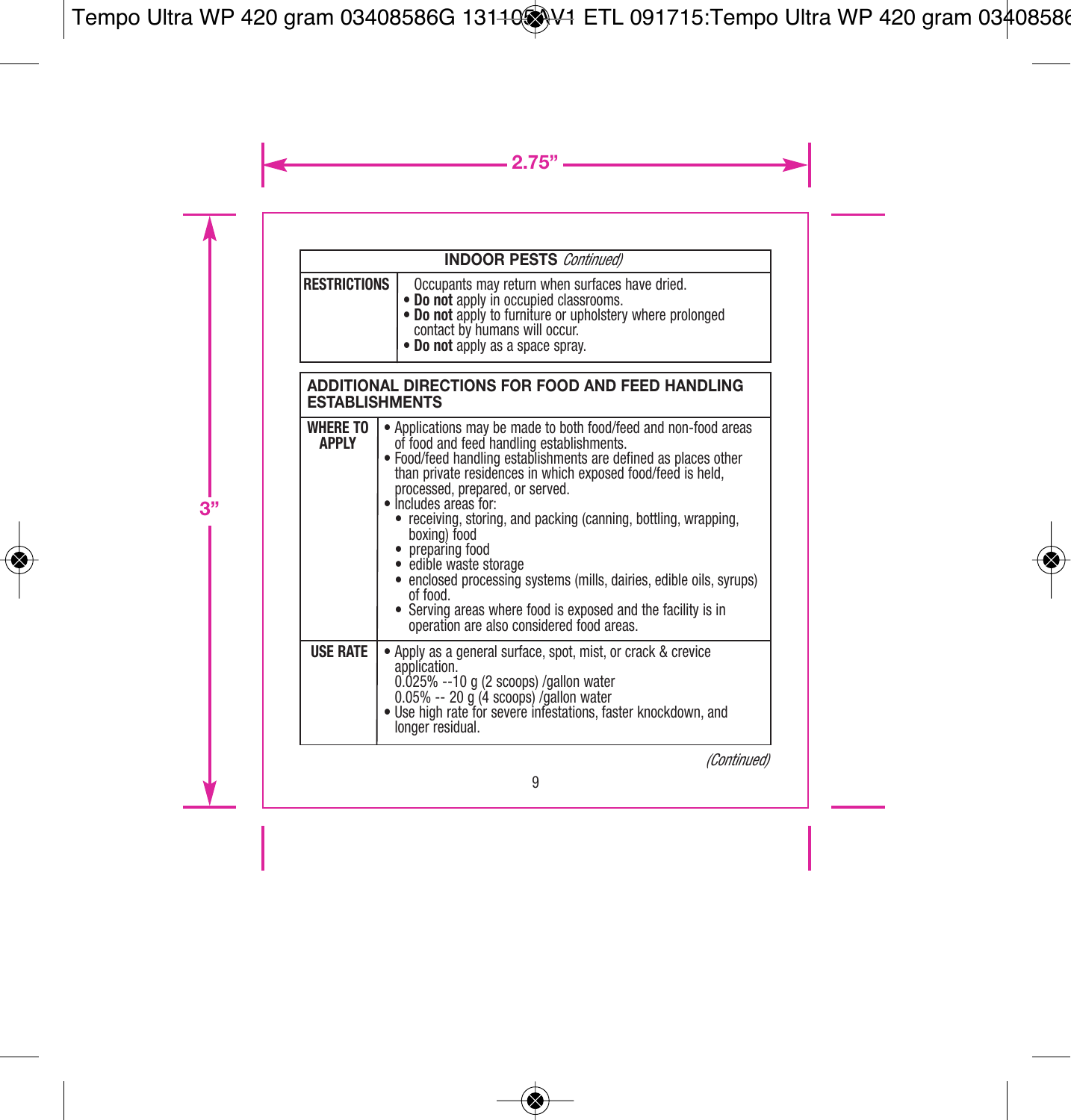**ADDITIONAL DIRECTIONS FOR FOOD AND FEED HANDLING ESTABLISHMENTS** *(Continued)*

| HOW TO<br><b>APPLY</b><br>(Also see<br><b>INDOOR</b><br>PESTS) | <b>General Surface Applications</b><br>• Cover or remove all food processing and handling equipment<br>before treatment.<br>• After applying where food is commercially prepared or processed,<br>wash all handling and processing equipment, benches, shelving,<br>and other surfaces which food will contact. Rinse thoroughly with<br>clean, fresh water.<br>• Do not apply to surfaces in food handling areas when facility is in<br>use or when foods are exposed.<br>• Do not apply directly to food.<br>Spot or Crack & Crevice Applications<br>• Spot or crack & crevice application is permitted while facility is in<br>use.<br>• Cover or remove food from area being treated.<br>. Do not apply directly to food or food handling surfaces. |
|----------------------------------------------------------------|---------------------------------------------------------------------------------------------------------------------------------------------------------------------------------------------------------------------------------------------------------------------------------------------------------------------------------------------------------------------------------------------------------------------------------------------------------------------------------------------------------------------------------------------------------------------------------------------------------------------------------------------------------------------------------------------------------------------------------------------------------|
|----------------------------------------------------------------|---------------------------------------------------------------------------------------------------------------------------------------------------------------------------------------------------------------------------------------------------------------------------------------------------------------------------------------------------------------------------------------------------------------------------------------------------------------------------------------------------------------------------------------------------------------------------------------------------------------------------------------------------------------------------------------------------------------------------------------------------------|

| <b>APPLICATION FOR INDOOR PESTS</b>                                                                                              |                                                                                                                                                                                                                                                                                                                                                                                                                                                                                                                                                                                                         |  |
|----------------------------------------------------------------------------------------------------------------------------------|---------------------------------------------------------------------------------------------------------------------------------------------------------------------------------------------------------------------------------------------------------------------------------------------------------------------------------------------------------------------------------------------------------------------------------------------------------------------------------------------------------------------------------------------------------------------------------------------------------|--|
| <b>GENERAL</b><br>HOUSEHOLD<br><b>PESTS</b><br>Cockroaches.<br>Crickets.<br>Silverfish.<br>Spiders, and<br>other listed<br>pests | • Use a coarse, low-pressure spray.<br>• Treat entry points such as around water pipes, doors,<br>windows, and eaves. Treat areas where pests normally feed or<br>hide such as baseboards, corners, around water pipes, under<br>refrigerators, cabinets, sinks, and stoves, being sure to spray<br>cracks & crevices. Spot treat floor or rugs beneath furniture, in<br>closets, and storage areas, but do not apply to entire floor<br>area.<br>• Do not use as a space spray.<br>. IGR Note: This product can be tank mixed with an insect<br>growth regulator (IGR) for extended cockroach control. |  |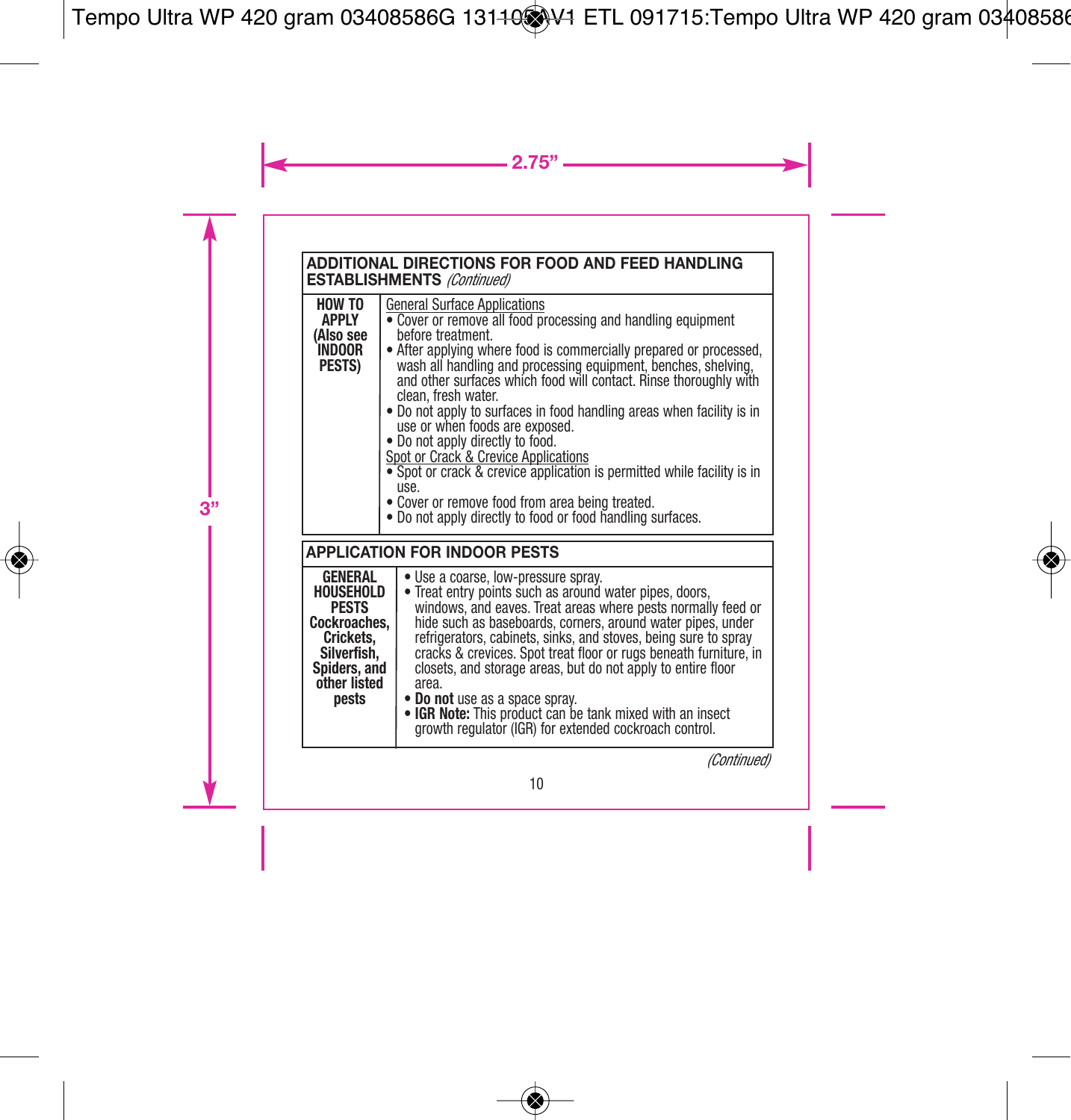| <b>APPLICATION FOR INDOOR PESTS (Continued)</b>                                                                                 |                                                                                                                                                                                                                                                                                                                                                          |  |
|---------------------------------------------------------------------------------------------------------------------------------|----------------------------------------------------------------------------------------------------------------------------------------------------------------------------------------------------------------------------------------------------------------------------------------------------------------------------------------------------------|--|
| <b>ANTS</b>                                                                                                                     | • Apply to ant trails on walls, tile, baseboards, around pipes,<br>under cabinets, and other places where ants are active.<br>. Treat entry points such as windows and doors and the outdoor<br>perimeter.<br>. For best results, treat nests when possible.                                                                                             |  |
| <b>PANTRY AND</b><br><b>STORED</b><br><b>PRODUCT</b><br><b>PFSTS</b>                                                            | . For best results, clean area before treating. Remove and<br>destroy infested food. Discard food accidentally contaminated<br>with spray.<br>. For cupboards, shelving, or food storage areas: Remove<br>utensils, exposed food, shelf paper, and other items before<br>spraying. When dried, cover shelves with clean paper before<br>replacing items. |  |
| COMMERCIAL<br><b>STORED</b><br><b>PRODUCT</b><br><b>PFSTS</b>                                                                   | Commercial storage or transportation: Clean and treat<br>warehouses, production facilities, storage areas, grain storage<br>bins, rail cars, truck beds, and other areas where products are<br>stored before filling with the product.                                                                                                                   |  |
| <b>PESTS IN</b><br><b>AIRCRAFT</b>                                                                                              | • For use only in aircraft cargo holds.                                                                                                                                                                                                                                                                                                                  |  |
| <b>PESTS IN</b><br><b>LIVESTOCK</b><br><b>HOUSING</b><br><b>STRUCTURES</b><br>(including<br>poultry<br>houses & pet<br>kennels) | • Apply as a general surface and/or a crack & crevice spray.<br>. For best results, clean facilities before applying and treat<br>outdoor perimeter areas.<br>. Do not apply indoors where animals other than cattle or horses<br>are present.<br>. Do not apply to animal feedstuffs or watering equipment.                                             |  |
| <b>FI YING</b><br><b>INSECTS</b>                                                                                                | • Apply to surfaces where pests collect or rest.                                                                                                                                                                                                                                                                                                         |  |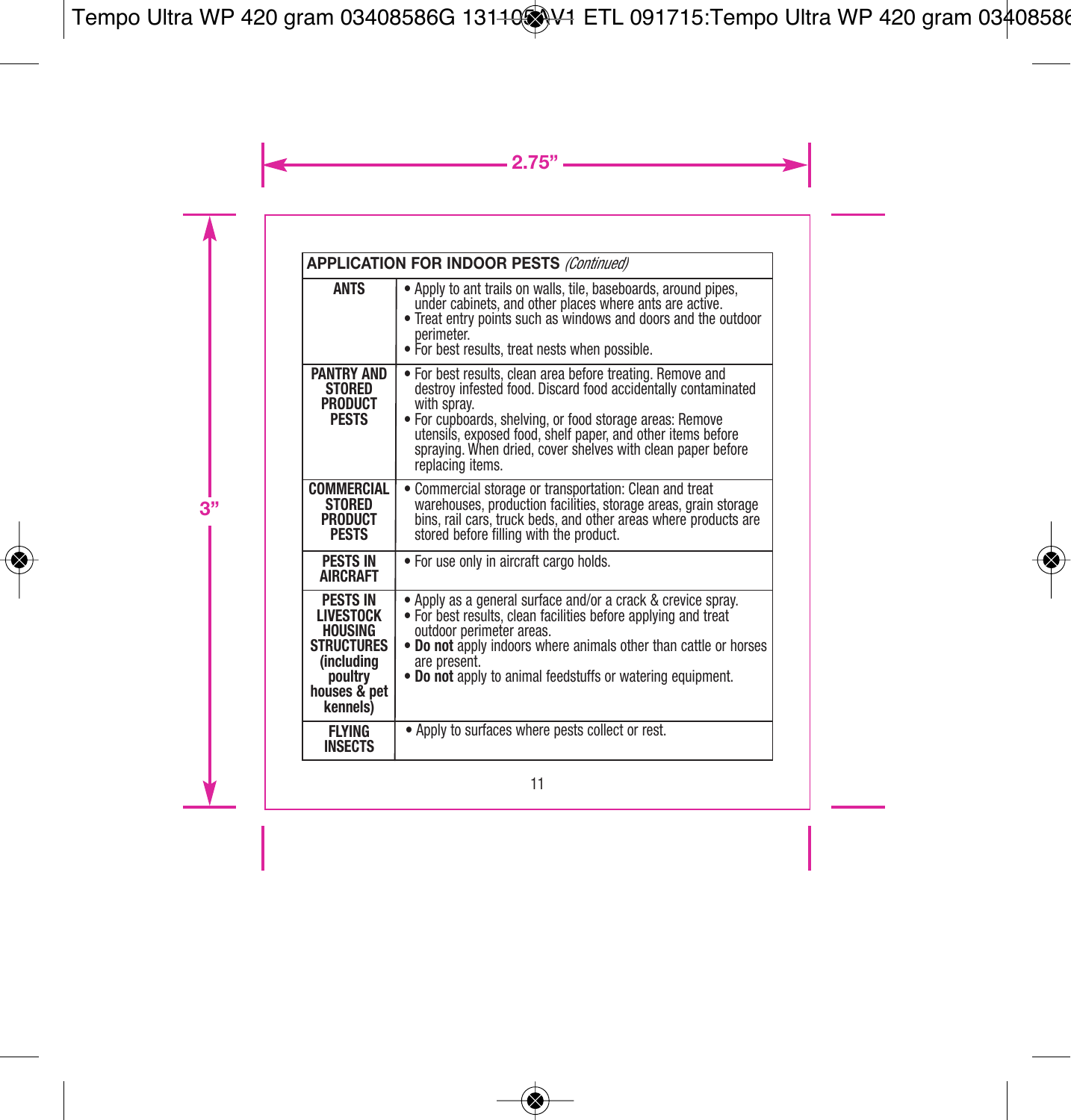|                                                                                                                                        | <b>OUTDOOR/PERIMETER PESTS</b>                                                                                                                                                                                                                                                                                                                                                                                |  |                |
|----------------------------------------------------------------------------------------------------------------------------------------|---------------------------------------------------------------------------------------------------------------------------------------------------------------------------------------------------------------------------------------------------------------------------------------------------------------------------------------------------------------------------------------------------------------|--|----------------|
| Ants<br><b>Bees</b><br>Boxelder bugs<br>Brown marmorated<br>stink buas<br>Carpenter ants<br>Centipedes<br>Cockroaches<br>Cluster flies | Kudzu bugs<br>Scorpions<br>Crickets<br>Seed bugs<br>Elm leaf beetles<br>Midges<br>Millipedes<br>Silverfish<br>Fire ants<br>Multicolored<br>Firebrats<br>Sowbugs<br>Asian lady<br>Spiders<br>Fleas<br>Tícks<br>Flies<br>beetles<br>Gnats<br>Moths<br>Wasps<br>Ground beetles<br>Pillbugs<br>Hornets                                                                                                            |  | Yellow jackets |
| <b>WHERE TO</b><br><b>APPIY</b>                                                                                                        | Apply where pests have been seen or found, or can find<br>shelter.<br>• Apply to buildings, porches, patios, garages, fences, and<br>other areas where pests are found.<br>• To prevent infestation, treat the building foundation, walls,<br>and around doors, windows, and soffits where pests are<br>active or may enter or hide; also treat the soil, turf, or other<br>substrates adjacent to buildings. |  |                |
| <b>USE RATE</b>                                                                                                                        | 10 to 20 g (2 to 4 scoops) /1000 square feet. See Table 1<br>for mixing directions.<br>• For fire ants and flying pests<br>$0.025\% -10$ g (2 scoops) /gallon water<br>$0.05\% - 20$ g (4 scoops) /gallon water<br>• Always use the high rate for fire ants, bees, wasps, yellow<br>iackets, and hornets.<br>• Use high rate for severe infestations, faster knockdown, and<br>longer residual.<br>$\sim$     |  |                |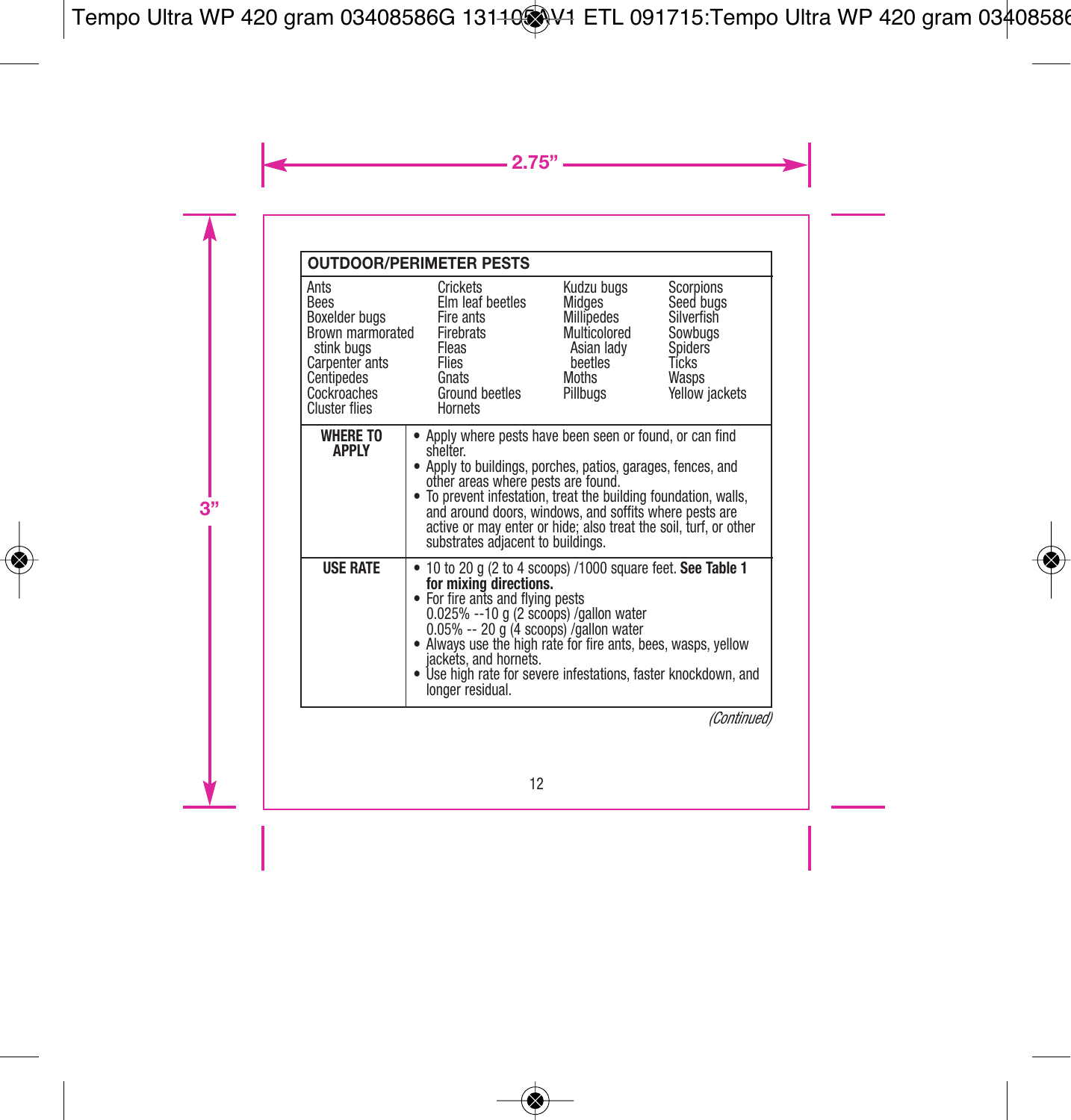**OUTDOOR/PERIMETER PESTS** *(Continued)*

| <b>HOW TO APPLY</b><br>(Also see<br><b>APPLICATIONS</b><br><b>FOR OUTDOOR</b><br>/ PERIMETER<br>PESTS) | Perimeter Treatment: To help prevent infestation of structures,<br>treat area adjacent to buildings in a band up to 10 feet wide.<br>Also treat the building foundation to a height of 2 to 3 feet in<br>areas where pests are active or can find entrance.<br>Apply just enough dilution to adequately cover the area<br>without excessive dripping or runoff. Volume can varv<br>depending on the surface type treated. For example, mulch<br>requires more spray than bare soil. If mulch is heavy, rake it<br>back to expose soil before treating.<br>Avoid contact with treated surfaces until drv. |  |
|--------------------------------------------------------------------------------------------------------|----------------------------------------------------------------------------------------------------------------------------------------------------------------------------------------------------------------------------------------------------------------------------------------------------------------------------------------------------------------------------------------------------------------------------------------------------------------------------------------------------------------------------------------------------------------------------------------------------------|--|
| <b>WHEN TO</b><br>APPLY                                                                                | • When pests are seen or found.<br>. Re-apply every 7 to 10 days if needed.                                                                                                                                                                                                                                                                                                                                                                                                                                                                                                                              |  |
| MIXING<br><b>INFORMATION</b>                                                                           | • Add product when filling spray tank with water; shake or<br>agitate mixture.<br>Diluted spray mixture can be stored overnight. Agitate before<br>usina.<br>Can be tank mixed with other pesticides currently registered<br>for similar uses. To be sure of physical compatibility, first<br>prepare a sample in a small jar using the proper proportions of<br>water and products. Follow the most restrictive of labeling<br>directions and precautions. Do not exceed label rates.                                                                                                                   |  |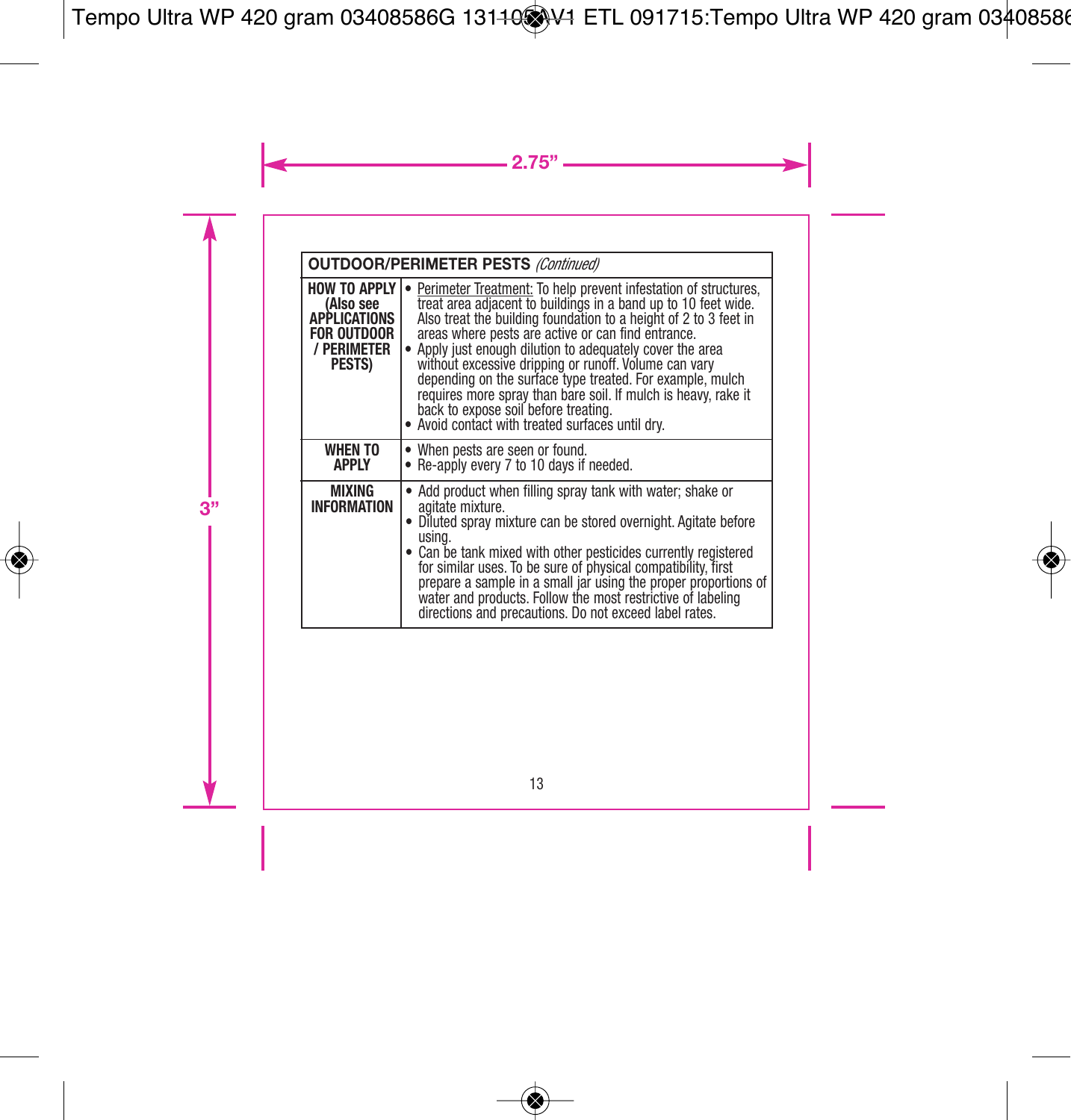#### **TABLE 1: MIXING DIRECTIONS FOR OUTDOOR/PERIMETER APPLICATIONS**

| <b>Application</b><br>Volume:<br>Gallons/1.000 | Use Rate:<br>Grams/<br>1.000 | Scoops* of TEMPO ULTRA WP INSECTICIDE<br><b>Diluted to These Volumes of Finished Sprav</b> |            |            |            |
|------------------------------------------------|------------------------------|--------------------------------------------------------------------------------------------|------------|------------|------------|
| square feet                                    | square feet                  | 3 gallons                                                                                  | 10 gallons | 15 gallons | 25 gallons |
| 2                                              | 10                           |                                                                                            | 10         | 15         | 25         |
|                                                | 20                           |                                                                                            | 20         | 30         | 50         |
| 5                                              | 10                           |                                                                                            |            | 6          | 10         |
|                                                | 20                           | ŋ                                                                                          |            | 12         | 20         |
| 10                                             | 10                           |                                                                                            | ŋ          | 3          |            |
|                                                | 20                           | --                                                                                         |            |            |            |

 $*$  1 level scoop = 5 grams

#### **Formula for Determining the Percent Concentration in the Finished Spray**

(Scoops of Tempo Ultra WP Insecticide)

 $\frac{\text{Couples on empty out a we insecure}}{\text{(Gallons of finished spray)} \times 75.7}$  Percent Concentration

|             | <b>APPLICATION FOR OUTDOOR/PERIMETER PESTS</b>                                                                                                                                                                                                                                                                                                                                                               |
|-------------|--------------------------------------------------------------------------------------------------------------------------------------------------------------------------------------------------------------------------------------------------------------------------------------------------------------------------------------------------------------------------------------------------------------|
| <b>ANTS</b> | • Locate and treat ant nests, if possible. Follow trails of foraging<br>workers, check under objects near the structure, and inspect other<br>likely nest sites. If ants are nesting in the soil, thoroughly drench or<br>inject the nest and surrounding soil. Treat ant trails around windows<br>and doors, along sidewalks, or other areas where seen. Apply a<br>perimeter treatment as described above. |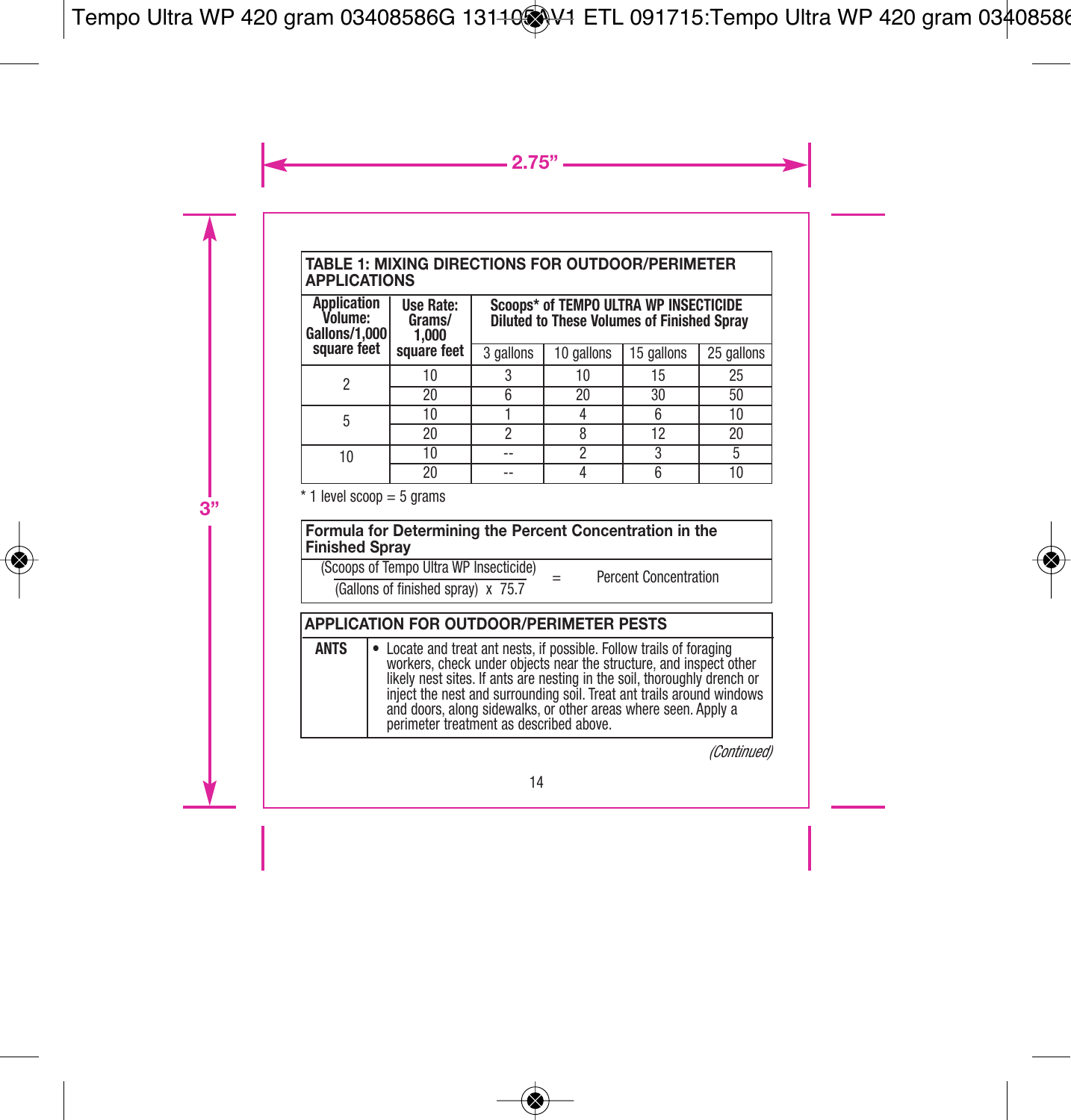|                                                                                                                                         | APPLICATION FOR OUTDOOR/PERIMETER PESTS (Continued)                                                                                                                                                                                                                                                                                                                                                                                                                                             |  |  |
|-----------------------------------------------------------------------------------------------------------------------------------------|-------------------------------------------------------------------------------------------------------------------------------------------------------------------------------------------------------------------------------------------------------------------------------------------------------------------------------------------------------------------------------------------------------------------------------------------------------------------------------------------------|--|--|
| BEES.<br>WASPS.<br><b>YELLOW</b><br><b>JACKETS.</b><br><b>HORNETS</b>                                                                   | Use Rate: 0.05% concentration<br>٠<br>Make pin stream applications directly to the nests. To help avoid<br>$\bullet$<br>stings treat nests in the evening when the insects are inside the<br>nest. For best results, check nests within one or two days to ensure<br>complete kill. Remove and destroy treated nests to prevent<br>emergence of newly hatched insects, secondary pest problems, and<br>possible staining from honey. If removal is not possible, retreat<br>nests if necessary. |  |  |
| <b>Occasional</b><br>invaders<br><b>Boxelder</b><br>buas, elm<br>leaf beetle,<br>seed bugs,<br>stink bugs,<br>and other<br>listed pests | Apply directly to insects that have congregated around doors<br>٠<br>and windows and similar areas where they may enter<br>structures. Apply perimeter treatment as described above. For<br>best results, treat infested trees and shrubs early in the season.<br>Tree spraying may require ornamental license - check with<br>your local regulator.                                                                                                                                            |  |  |
| <b>CENTIPEDES,</b><br><b>MILLIPEDES.</b><br>PILLBUGS.<br>SOWBUGS                                                                        | Apply perimeter treatment to reduce the number of insects<br>$\bullet$<br>from entering the structure. Thoroughly treat mulched areas.<br>Correcting moisture problems around the structure will reduce<br>pest pressure.                                                                                                                                                                                                                                                                       |  |  |
| <b>FIRE ANTS</b>                                                                                                                        | • Use Rate: 0.05% concentration<br>Thoroughly drench or inject the entire mound. When using<br>٠<br>injection treatment, you must treat to the bottom of the mound.<br>Apply dilution or foam using a downward and upward motion of<br>the injector tool. For complete distribution, inject in several<br>points throughout the mound. Treat new mounds as they<br>appear.<br>Do not use in pastures or areas of food crop production.                                                          |  |  |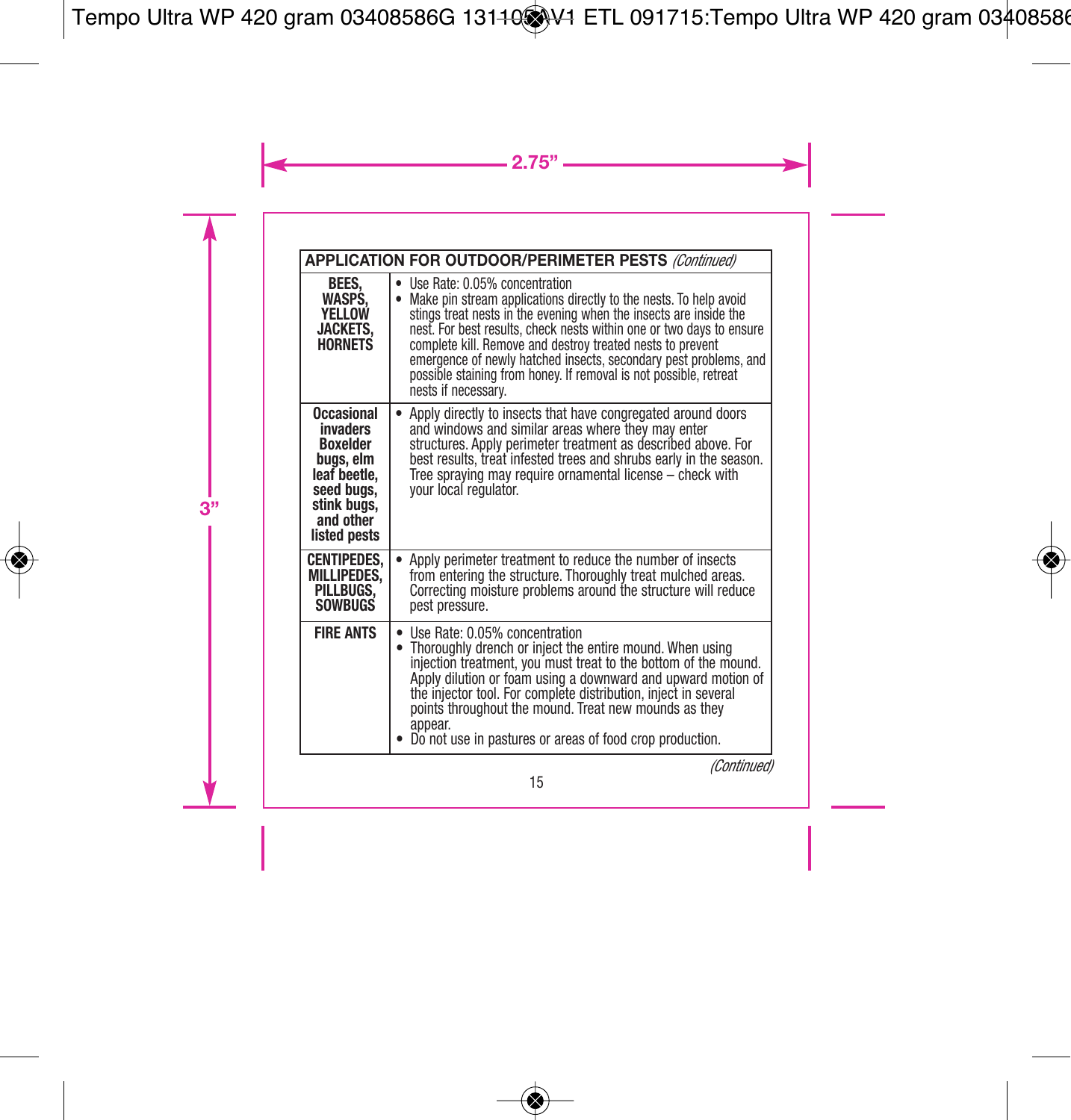|                             | <b>APPLICATION FOR OUTDOOR/PERIMETER PESTS (Continued)</b>                                                                                                                                                                                                                                                                                                                                                                                                                                |
|-----------------------------|-------------------------------------------------------------------------------------------------------------------------------------------------------------------------------------------------------------------------------------------------------------------------------------------------------------------------------------------------------------------------------------------------------------------------------------------------------------------------------------------|
| <b>FLEAS &amp;</b><br>TICKS | Make a perimeter treatment, concentrating on areas where pets<br>rest or run. For ticks, treat likely harborage areas like along paths,<br>tall grass and other vegetation. For best results, treat the entire<br>area where ticks could be present. Begin treating in the spring.<br>Ticks may be re-introduced from surrounding areas by host<br>animals. Continue treating until frost to control both larvae and<br>adult ticks.                                                      |
| <b>FLIES</b>                | Use Rate: 0.025% to 0.05% concentration<br>• Apply low-volume mist or spray to outside surfaces of buildings,<br>porches, patios, garages, fences, and other areas where flies<br>rest.<br>• CLUSTER FLIES: Treat in late summer or fall, just before flies<br>begin looking for winter shelter. Spray siding, eaves, around<br>windows and doors, window screens, and attics. To help reduce<br>infestations, treat cracks & crevices, attics, and other indoor<br>winter hiding places. |
| MOSQUITOES                  | Spray around landscape plants, turf and ground cover, under<br>decks, around building foundations, and other places where<br>mosquitoes may rest.                                                                                                                                                                                                                                                                                                                                         |
| <b>SCORPIONS</b>            | Treat around piles of firewood and other areas where scorpions<br>may hide. When possible, remove piles of materials that can<br>harbor the pests. Apply a perimeter treatment.                                                                                                                                                                                                                                                                                                           |

### **WOOD-INFESTING PESTS**

| Old house borer beetles<br>Subterranean termites | Ambrosia beetles<br>Deathwatch beetles<br>False powderpost beetles | Powderpost beetles<br>Carpenter ants<br>Carpenter bees | Formosan termites<br>Drywood termites |  |
|--------------------------------------------------|--------------------------------------------------------------------|--------------------------------------------------------|---------------------------------------|--|
|--------------------------------------------------|--------------------------------------------------------------------|--------------------------------------------------------|---------------------------------------|--|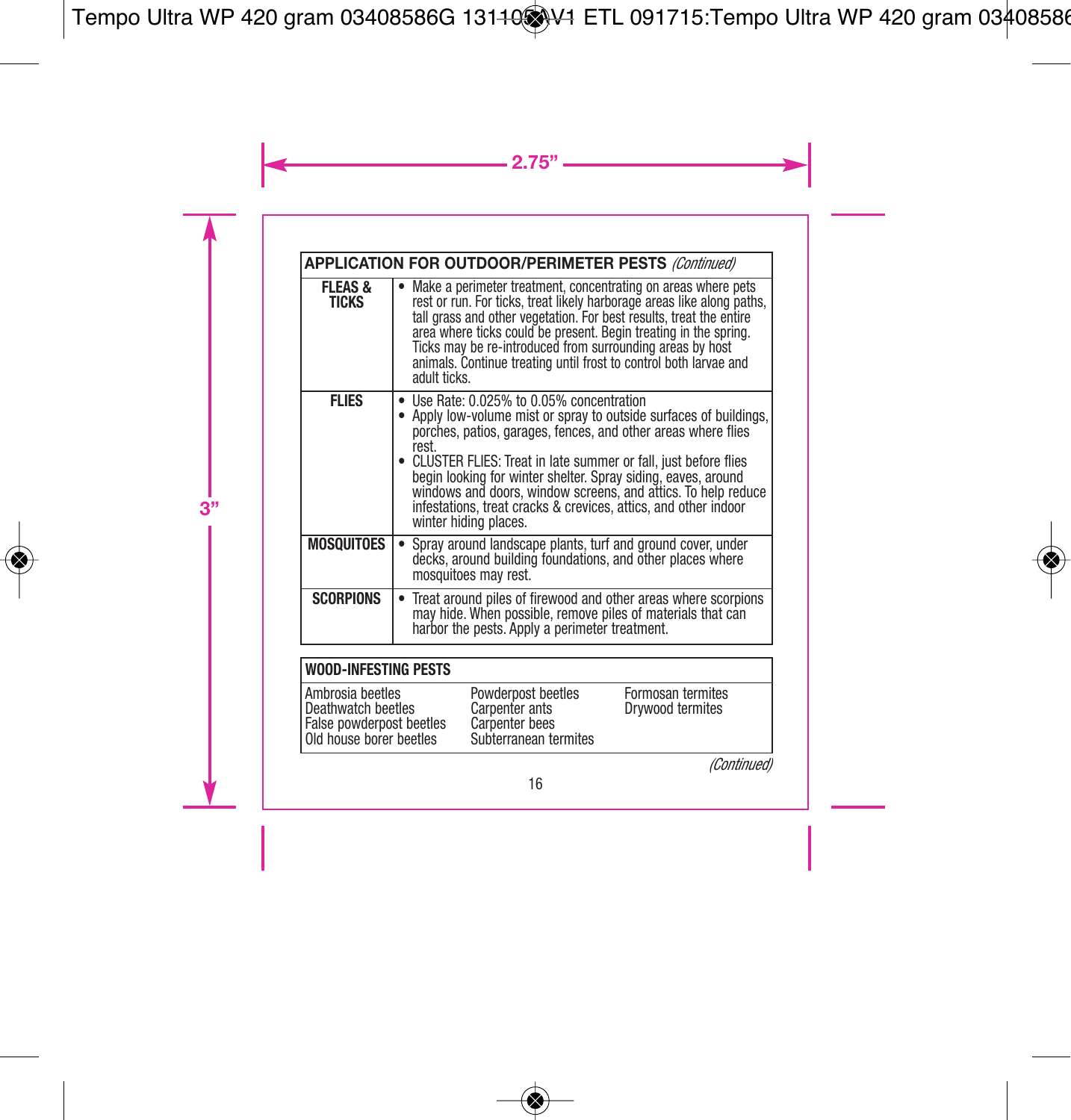| WOOD-INFESTING PESTS (Continued)                                             |                                                                                                                                                                                                                                                                                                                                                                                                                                                                                                                                                                                                                                                      |  |
|------------------------------------------------------------------------------|------------------------------------------------------------------------------------------------------------------------------------------------------------------------------------------------------------------------------------------------------------------------------------------------------------------------------------------------------------------------------------------------------------------------------------------------------------------------------------------------------------------------------------------------------------------------------------------------------------------------------------------------------|--|
| <b>WHERE TO</b><br>APPLY                                                     | Apply where pests have been seen or found, or can find shelter.                                                                                                                                                                                                                                                                                                                                                                                                                                                                                                                                                                                      |  |
| <b>USE RATE</b>                                                              | $\bullet$ 0.05% -- 20 g (4 scoops) /gallon water                                                                                                                                                                                                                                                                                                                                                                                                                                                                                                                                                                                                     |  |
| HOW TO<br><b>APPLY (Also</b><br>see<br><b>APPLICATION</b><br><b>SECTION)</b> | Apply spray or foam as described in application section.<br>. Avoid contact with treated surfaces until dry.                                                                                                                                                                                                                                                                                                                                                                                                                                                                                                                                         |  |
| <b>WHEN TO</b><br><b>APPLY</b>                                               | When pests are seen or found.<br>٠<br>Re-apply every 7 to 10 days if needed.                                                                                                                                                                                                                                                                                                                                                                                                                                                                                                                                                                         |  |
| MIXING<br><b>INFORMATION</b>                                                 | Add product when filling spray tank with water; shake or<br>agitate mixture.<br>Diluted spray mixture can be stored overnight. Agitate before<br>٠<br>usina.<br>• Can be tank mixed with other pesticides currently registered<br>for similar uses. To be sure of physical compatibility, first<br>prepare a sample in a small jar using the proper proportions of<br>water and products. Follow the most restrictive of labeling<br>directions and precautions. Do not exceed label rates.<br>Foam applications: Mix end-use dilution with manufacturer's<br>$\bullet$<br>recommended volume of foaming agent for 0.025% to 0.05%<br>concentration. |  |
| APPI ICATION FOR WOOD-INFESTING PESTS                                        |                                                                                                                                                                                                                                                                                                                                                                                                                                                                                                                                                                                                                                                      |  |

|             | APPLICATION FOR WOOD-INFESTING PESTS                                                                                                        |
|-------------|---------------------------------------------------------------------------------------------------------------------------------------------|
| <b>ANTS</b> | <b>CARPENTER</b> $\cdot$ In houses and other structures: Apply around doors and<br>windows and other places where carpenter ants may enter. |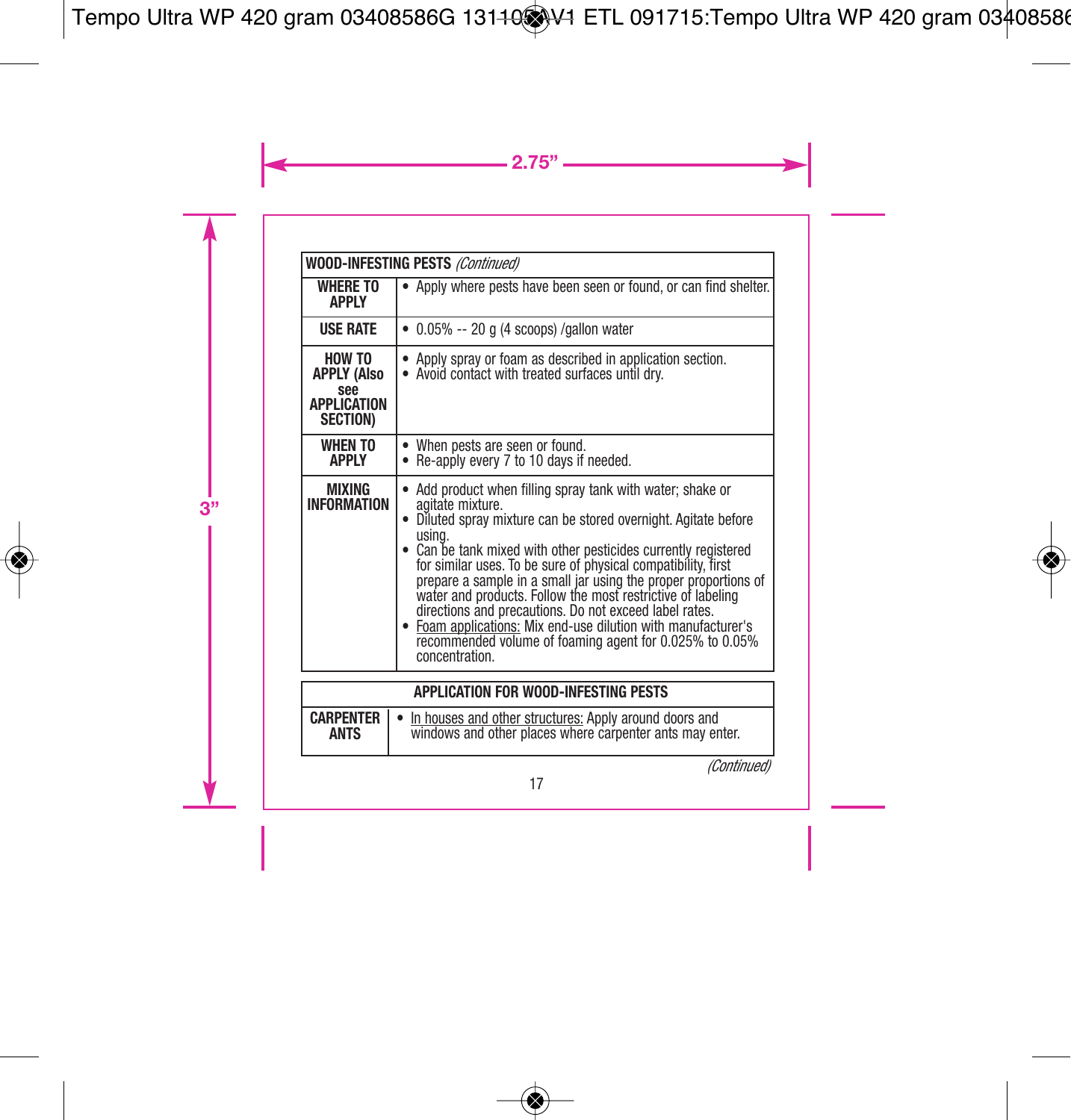|                                      | APPLICATION FOR WOOD-INFESTING PESTS (Continued)                                                                                                                                                                                                                                                                                                                                                                                                                                                                                                                                                                                                                                                                                                                                                                                                                                                                                                                                                                  |
|--------------------------------------|-------------------------------------------------------------------------------------------------------------------------------------------------------------------------------------------------------------------------------------------------------------------------------------------------------------------------------------------------------------------------------------------------------------------------------------------------------------------------------------------------------------------------------------------------------------------------------------------------------------------------------------------------------------------------------------------------------------------------------------------------------------------------------------------------------------------------------------------------------------------------------------------------------------------------------------------------------------------------------------------------------------------|
| <b>CARPENTER</b><br><b>ANTS</b>      | Spray or foam into cracks & crevices, or spray, mist or foam<br>through small drilled holes into voids where ants or nests are<br>present. Use enough spray or foam to cover the area. Do not<br>exceed 1 gallon of dilution per 1000 square feet.<br>Inside trees, utility poles, fencing and decking materials, and<br>similar structural members: Drill to find the interior infested<br>cavity and inject dilution or foam using an appropriate treatment<br>tool with a splashback quard.<br>• Tunneling in soil: Apply as a soil drench or inject the dilution or<br>foam in the soil at intervals of 8 to 12 inches. Use 1 gallon of<br>dilution per 8 square feet. Establish a uniform vertical barrier at<br>the edge of walls, driveways or other hard surfaces where ants<br>are tunneling beneath the surfaces.<br>• Protecting firewood from carpenter ants: Treat soil beneath<br>firewood before stacking at 1 gallon of dilution per 8 square feet.<br>• Do not treat firewood with this product. |
| <b>CARPENTER</b><br><b>RFFS</b>      | In structures: Spray or foam directly into gallery entrance holes.<br>٠<br>Leave entrance open for 24 hours to be sure that returning adult<br>bees are killed. Exterior wood services may be treated by<br>general surface application to prevent nest cavity excavation by<br>adult carpenter bees.                                                                                                                                                                                                                                                                                                                                                                                                                                                                                                                                                                                                                                                                                                             |
| WOOD-<br>INFESTING<br><b>REFTIES</b> | On surfaces in homes, apartments, and other structures.<br>٠<br>For small areas, brush or spray evenly on wood surfaces.<br>$\bullet$<br>For large or overhead areas, thoroughly cover wood surfaces with<br>$\bullet$<br>a coarse spray.<br>• Protect surfaces below the treated area from accidental dripping<br>by covering with disposable plastic sheeting or other material<br>that can be thrown away after treatment.<br>• In localized areas: Apply dilution or foam to voids and galleries in<br>damaged wood, in spaces between wooden structural members,                                                                                                                                                                                                                                                                                                                                                                                                                                             |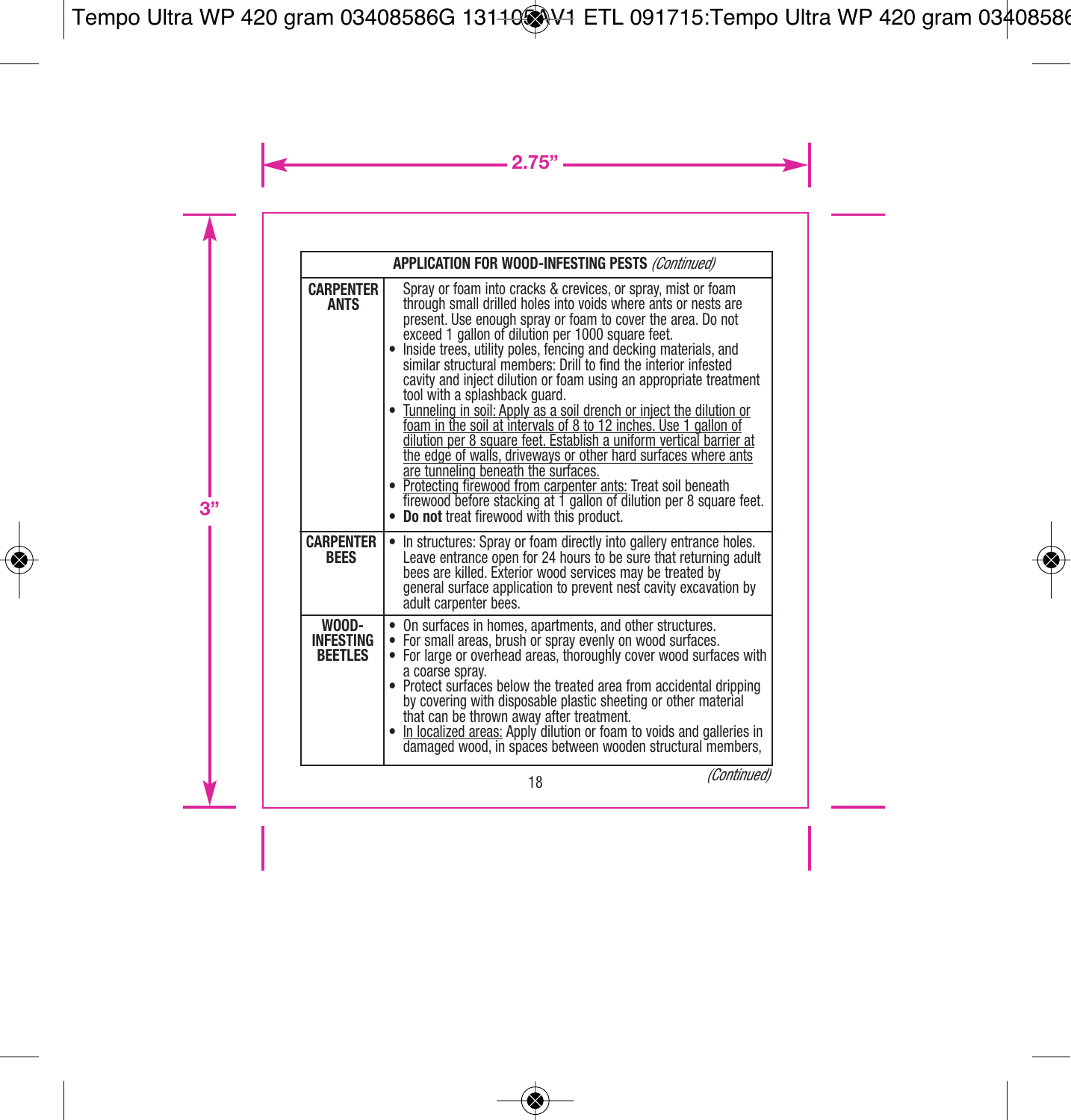|                                                                       | APPLICATION FOR WOOD-INFESTING PESTS (Continued)                                                                                                                                                                                                                                                                                                                                                                                                                                                                                                                                                                                                                                                                                                                                                                                                                                                                                                                                                                                                                                                                                                                                                                                                                                                                                                                                                                                                                                                |
|-----------------------------------------------------------------------|-------------------------------------------------------------------------------------------------------------------------------------------------------------------------------------------------------------------------------------------------------------------------------------------------------------------------------------------------------------------------------------------------------------------------------------------------------------------------------------------------------------------------------------------------------------------------------------------------------------------------------------------------------------------------------------------------------------------------------------------------------------------------------------------------------------------------------------------------------------------------------------------------------------------------------------------------------------------------------------------------------------------------------------------------------------------------------------------------------------------------------------------------------------------------------------------------------------------------------------------------------------------------------------------------------------------------------------------------------------------------------------------------------------------------------------------------------------------------------------------------|
| WOOD-<br><b>INFESTING</b><br><b>BEETLES</b>                           | and between the sill plate and foundation. Apply to<br>inaccessible areas by drilling, and then injecting, spraying,<br>or misting the dilution or foam into the damaged wood or<br>wall voids.                                                                                                                                                                                                                                                                                                                                                                                                                                                                                                                                                                                                                                                                                                                                                                                                                                                                                                                                                                                                                                                                                                                                                                                                                                                                                                 |
| DRYWOOD AND<br>ABOVE-GROUND<br><b>SUBTERRANEAN</b><br><b>TERMITES</b> | This type of application is intended to be a supplemental<br>treatment for control of drywood and above-ground<br>subterranean termites and other wood-infesting insects.<br>In localized areas: Apply dilution or foam to voids and<br>٠<br>galleries in damaged wood, to spaces between wooden<br>structural members, and between the sill plate and<br>foundation. Apply to inaccessible areas by drilling, and then<br>injecting, spraying, or misting the dilution or foam into<br>damaged wood or wall voids.<br>. Swarming or reproductive stages: Apply dilution to the<br>swarm or area on which the termites collect. Make<br>applications to attics, crawl spaces, unfinished basements<br>or man-made voids with a coarse fan spray to control<br>exposed reproductive forms of termites.<br>• Above-ground termites inside trees, utility poles, fencing and<br>decking materials, and similar structural members: Drill to<br>find the infested cavity and inject dilution or foam using an<br>appropriate tool with a splashback quard.<br>· Termite carton nests: Inject dilution or foam into building<br>voids or tree cavities using a pointed injection tool. Several<br>injection points to varying depths may be needed. For best<br>results, remove carton nest material when possible.<br>· Protecting firewood from termites: Treat soil beneath<br>firewood before stacking at 1 gallon of dilution per 8 square<br>feet.<br>Do not treat firewood with this product. |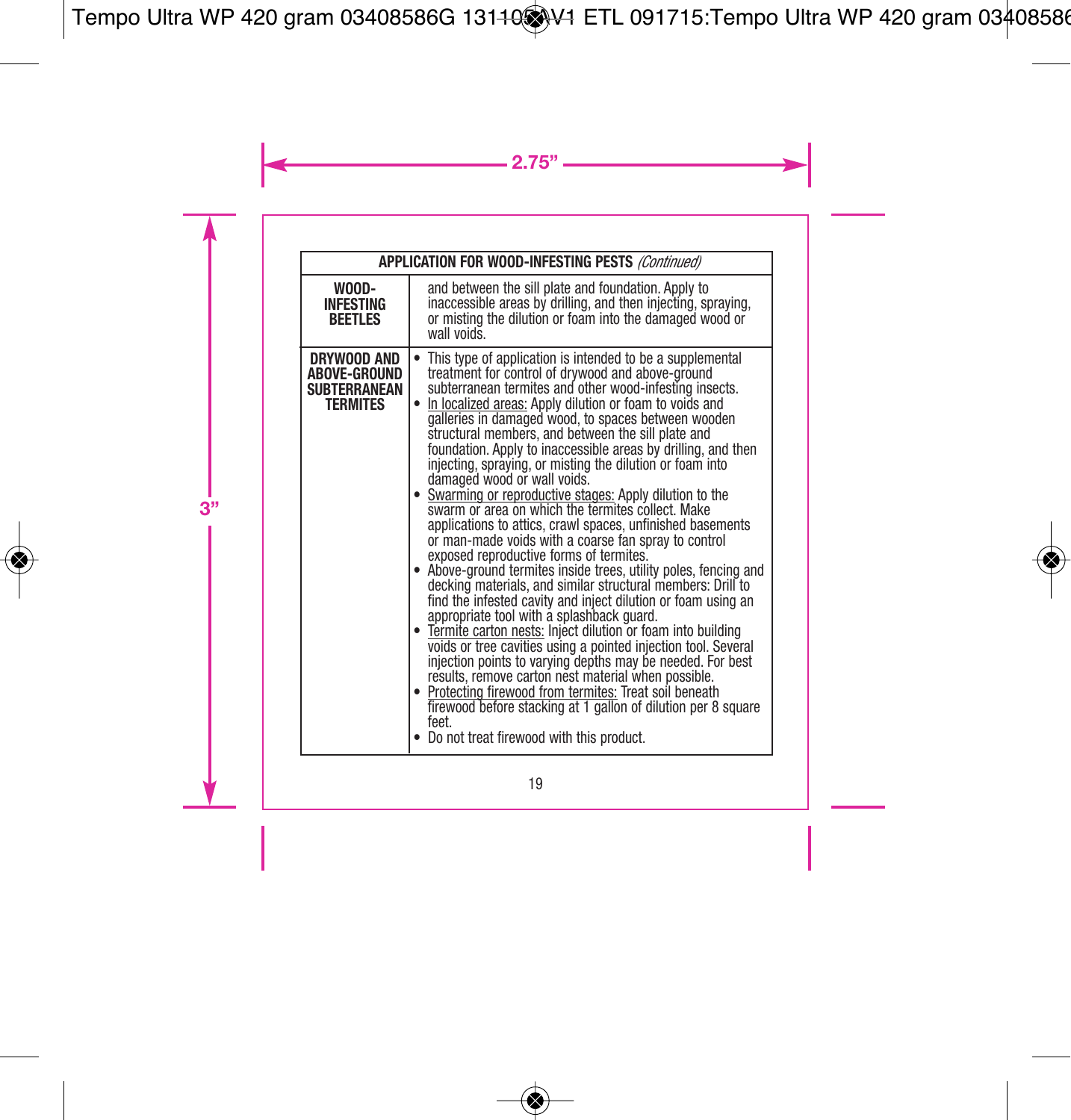### **TURF PESTS**

| TEMPO ULTRA WP INSECTICIDE controls designated pests on landscape and<br>recreational turf.                                                                                                 |                                                                                                                                                                                                                                                                                                                                                                                                                                                                                                       |                                                                                                                                                                       |
|---------------------------------------------------------------------------------------------------------------------------------------------------------------------------------------------|-------------------------------------------------------------------------------------------------------------------------------------------------------------------------------------------------------------------------------------------------------------------------------------------------------------------------------------------------------------------------------------------------------------------------------------------------------------------------------------------------------|-----------------------------------------------------------------------------------------------------------------------------------------------------------------------|
| <b>TURF PESTS</b>                                                                                                                                                                           |                                                                                                                                                                                                                                                                                                                                                                                                                                                                                                       | <b>USE RATE</b>                                                                                                                                                       |
| Grasshoppers<br>Ants<br>Japanese beetles (adult)<br>Armyworms<br>Sod webworms<br>Crickets<br>Cutworms<br>Ticks (including deer<br>ticks)<br>Earwigs                                         |                                                                                                                                                                                                                                                                                                                                                                                                                                                                                                       | 5 to 10 grams (1 to 2 scoops) per<br>1,000 square feet<br>7.7 to 15.4 oz per acre<br>Use high rate for severe infestations,<br>faster knockdown, and longer residual, |
| Black turfgrass Ataenius (adults)<br>Bluegrass billbug (adult)<br>Chinch buas<br>Chiggers<br>Fire ants (aids in control)<br>Fleas<br>Hyperodes weevil (adult)<br>Mole crickets<br>Scorpions |                                                                                                                                                                                                                                                                                                                                                                                                                                                                                                       | 10 grams (2 scoops)<br>per 1,000 square feet<br>nr<br>15.4 oz per acre                                                                                                |
| <b>WHERE TO</b><br><b>APPIY</b>                                                                                                                                                             | For use on landscape and recreational turfgrass. Not for use on<br>turf grown for research, commercial seed production, sale, or<br>other commercial use.<br>• Not for use on golf course turf.<br>• Apply where pests have been seen or found, or can find shelter.<br>Permitted areas include: Home lawns, business complexes,<br>apartment buildings, airports, cemeteries, parks, playgrounds,<br>recreational fields, institutional grounds, athletic fields, and other<br>landscape turf grass. |                                                                                                                                                                       |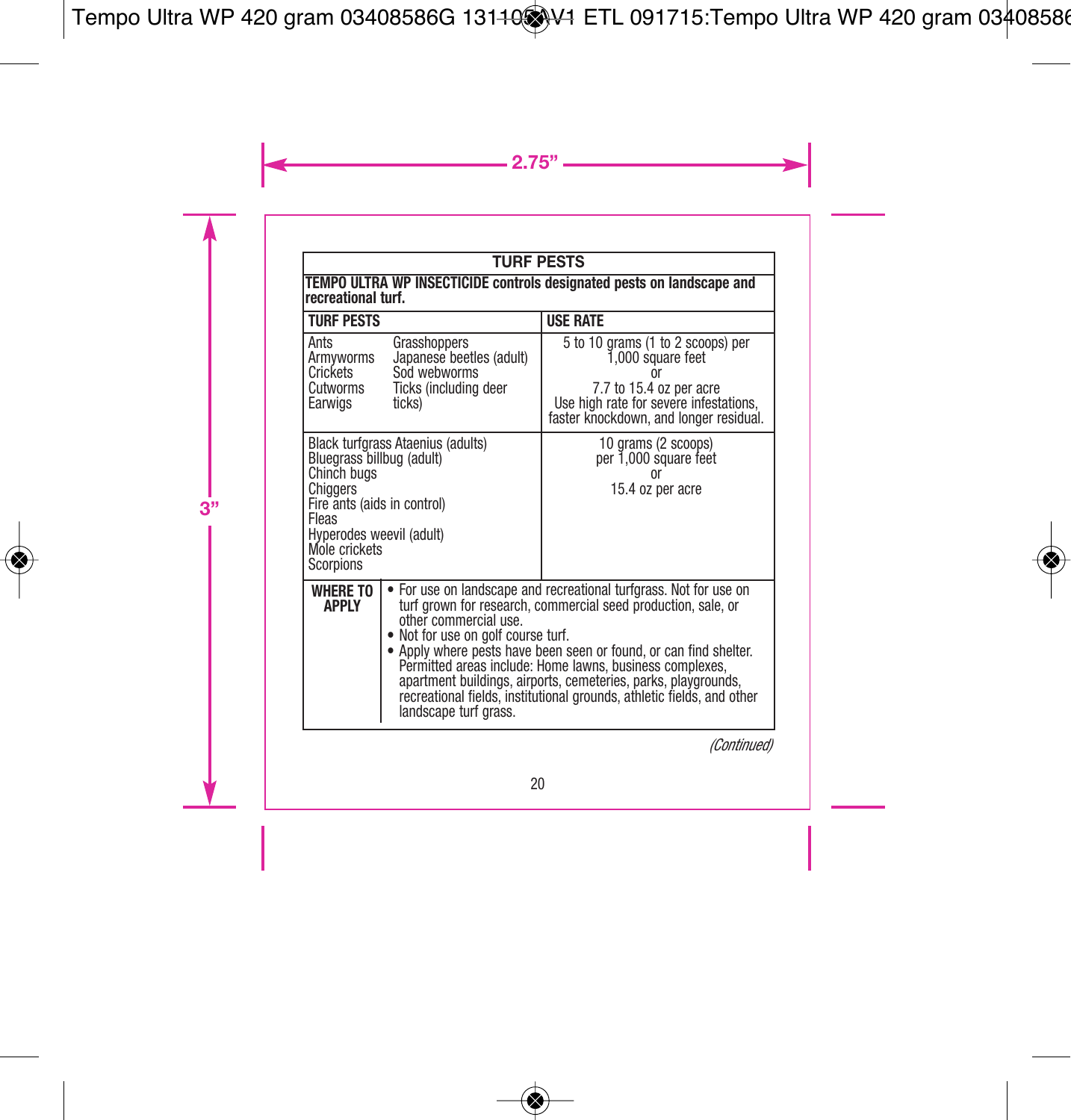| <b>TURF PESTS (Continued)</b>                                                                 |                                                                                                                                                                                                                                                                                                                                                                                                                                                                                                                                                                                                                    |
|-----------------------------------------------------------------------------------------------|--------------------------------------------------------------------------------------------------------------------------------------------------------------------------------------------------------------------------------------------------------------------------------------------------------------------------------------------------------------------------------------------------------------------------------------------------------------------------------------------------------------------------------------------------------------------------------------------------------------------|
| HOW TO<br><b>APPLY (Also</b><br>see<br><b>APPLICATION</b><br><b>FOR TURF</b><br><b>PESTS)</b> | • Use an accurately calibrated sprayer.<br>• Apply uniformly using spray nozzles with a coarse droplet size<br>such as flood jet nozzles.<br>• Keep children and pets off treated areas until lawn has dried.                                                                                                                                                                                                                                                                                                                                                                                                      |
| <b>WHEN TO</b><br><b>APPIY</b>                                                                | • Apply when pests first appear. Reapply as needed based on<br>pest re-infestation. Do not treat more than 6 times per year.<br>• Consult your state Cooperative Extension Office for the<br>specific timing in your area.                                                                                                                                                                                                                                                                                                                                                                                         |
| MIXING<br><b>INFORMATION</b>                                                                  | • Add product when filling spray tank with water; shake or<br>agitate mixture.<br>• Diluted spray mixture can be stored overnight. Agitate before<br>usina.<br>• Can be tank mixed with other pesticides currently registered<br>for similar uses. Follow the most restrictive of labeling<br>directions and precautions. Do not exceed label rates.<br>• COMPATABILITY: Compatible with commonly used fungicides,<br>miticides, liquid fertilizers, and other insecticides. To be sure<br>of physical compatibility, first prepare a sample in a small jar<br>using the proper proportions of water and products. |
| <b>RESTRICTIONS</b>                                                                           | • Do not apply this product by aerial application or by any type<br>of chemigation system.<br>. Do not apply when the average wind speed is greater than 15<br>mph.<br>. Do not allow drift onto ponds, streams, or lakes.<br>• Do not apply when turf grass areas are water logged or the<br>soil is saturated with water (i.e., will not accept irrigation).                                                                                                                                                                                                                                                     |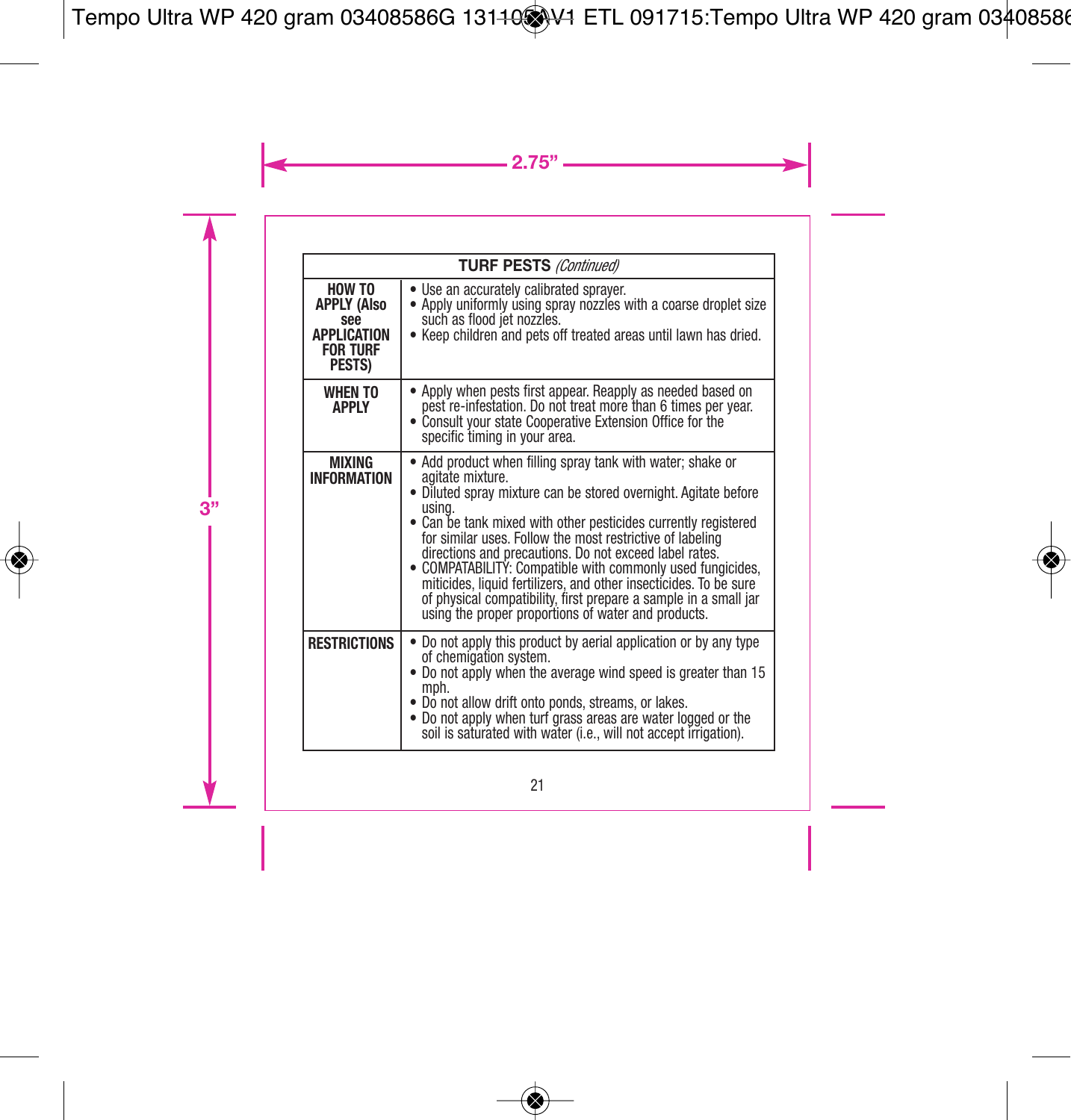| <b>APPLICATION FOR TURF PESTS</b>                                                                      |                                                                                                                                                                                                                                                     |
|--------------------------------------------------------------------------------------------------------|-----------------------------------------------------------------------------------------------------------------------------------------------------------------------------------------------------------------------------------------------------|
| ARMYWORMS,<br><b>CUTWORMS, SOD</b><br><b>WEBWORMS</b>                                                  | Do not water or mow for at least 24 hours following<br>application.                                                                                                                                                                                 |
| <b>BILLBUGS</b>                                                                                        | Apply when adults first appear in the spring. In temperate<br>climates, this application will also control overwintering chinch<br>bugs.                                                                                                            |
| <b>CHINCH BUGS</b>                                                                                     | • For best results, water the turf immediately after application to<br>aid in the penetration of the active ingredient into the thatch<br>layer where chinch bugs dwell.                                                                            |
| <b>TICKS</b><br>(Including ticks that<br>transmit Lyme Disease<br>and Rocky Mountain<br>Spotted fever) | • For best results, treat the entire area where ticks could be<br>bresent. Begin treating in the spring. Ticks may be reintroduced from surrounding areas by host animals. Continue treating until<br>frost to control both larvae and adult ticks. |

#### **ORNAMENTAL PESTS**

Tempo Ultra WP Insecticide controls designated pests on trees, shrubs, foliage plants, and<br>flowers in outdoor landscaped areas and interior plantscapes where these plants are grown

| Ants                      | Cankerworms                | <b>Flies</b>              |
|---------------------------|----------------------------|---------------------------|
| Aphids                    | Casebearers                | <b>Fungus gnats</b>       |
| Armyworms                 | <b>Clover mites</b>        | Grasshoppers              |
| Azalea caterpillars       | Cockroaches                | Gypsy moth larvae         |
| Bagworms                  | Crickets                   | Japanese beetles (adult)  |
| Black vine weevil (adult) | Cutworms                   | June beetles (adult)      |
| Boxelder bugs             | Elm leaf beetles           | Lace bugs                 |
| <b>Bristly rose slugs</b> | Elm spanworms              | Leaf-feeding caterpillars |
| <b>Budworms</b>           | *Emerald Ash Borer (Adult) | Leafhoppers               |
| California oakworms       | Flea beetles               | Leafrollers               |
|                           |                            |                           |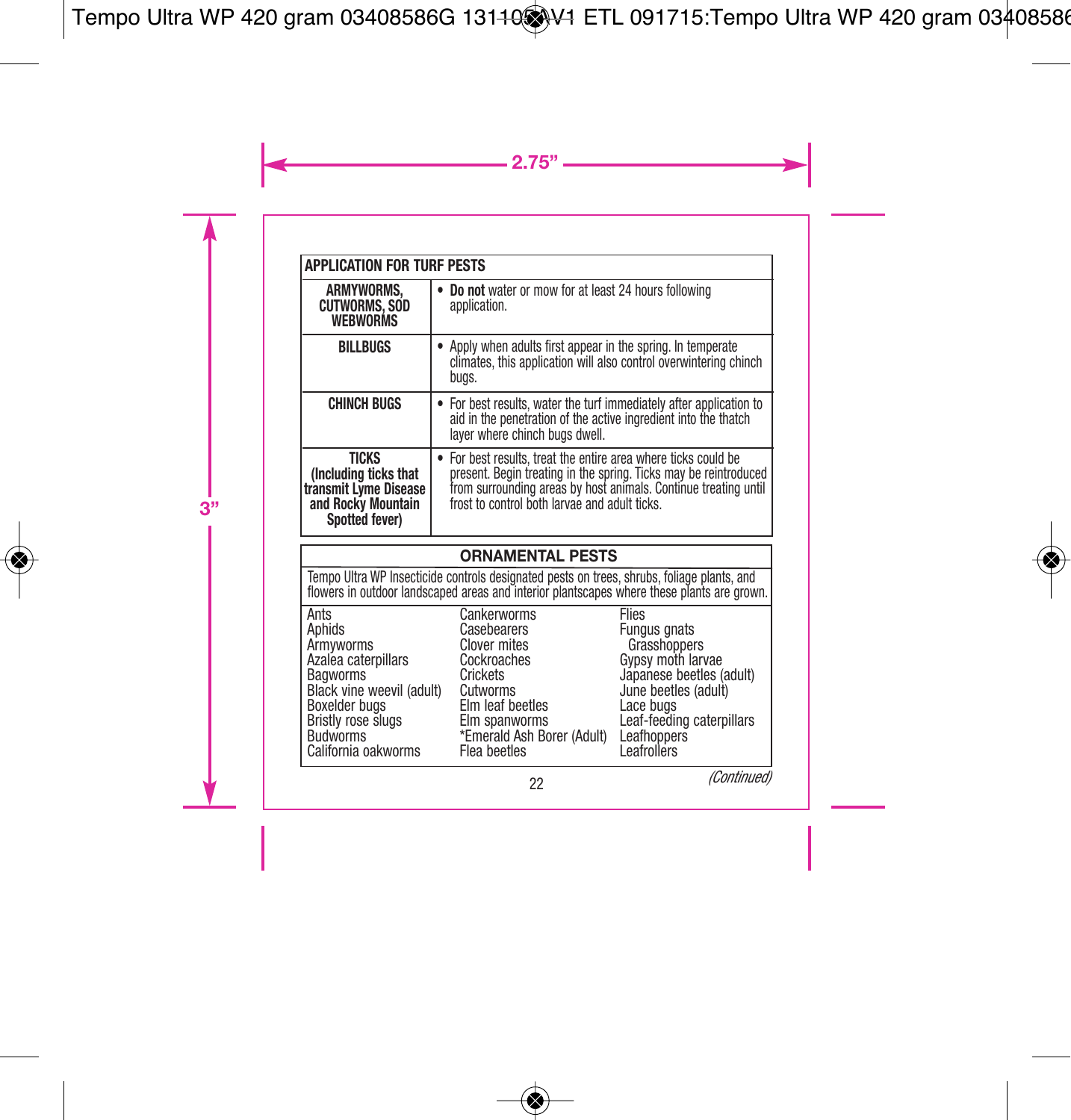#### **ORNAMENTAL PESTS** *(Continued)*

| Leaf skeletonizers<br>Mealybugs<br>Midges<br>Mosquitoes<br>Orchid weevil<br>Pear psylla<br>Peppertree psyllid<br>Pillbugs<br>Pine shoot moths | Oleander moth larvae                                                                                                                                                                                                                                                                                                                                                                                                                                                                                                                                                                                                                                                                                | Pine tip moths<br>Plant bugs<br>Redhumped caterpillars<br>Sawfly larvae<br>Scale insects (crawler<br>stages)<br>Sowbuas<br>Spiders<br>Spittlebugs<br>Striped cucumber beetles                                                                       | Striped oakworms<br>Tent caterpillars<br>Thrips<br>Ticks (including deer ticks)<br>Tussock moth Tarvae<br>Wasps<br><b>Walnut caterpillars</b><br>Webworms<br>Whiteflies<br>Yellownecked caterpillars |
|-----------------------------------------------------------------------------------------------------------------------------------------------|-----------------------------------------------------------------------------------------------------------------------------------------------------------------------------------------------------------------------------------------------------------------------------------------------------------------------------------------------------------------------------------------------------------------------------------------------------------------------------------------------------------------------------------------------------------------------------------------------------------------------------------------------------------------------------------------------------|-----------------------------------------------------------------------------------------------------------------------------------------------------------------------------------------------------------------------------------------------------|------------------------------------------------------------------------------------------------------------------------------------------------------------------------------------------------------|
|                                                                                                                                               | the previous application.                                                                                                                                                                                                                                                                                                                                                                                                                                                                                                                                                                                                                                                                           | * For emerald ash borer, make a minimum of two applications per season. The first<br>application should be made in late-May/early June, or when adult beetles begin<br>flying. Subsequent applications should be made approximately one month after |                                                                                                                                                                                                      |
| WHERE<br>T0<br>APPI Y                                                                                                                         | Use in landscapes and interiorscapes. Permitted areas include: Parks,<br>٠<br>recreational areas, athletic fields, institutional grounds, hotels, malls,<br>office buildings, and airports. Not for use on plants or turf grown for<br>research, commercial seed production, sale, or other commercial use.<br>Not for use in greenhouses or nurseries.<br>• Apply where pests are seen, have been found, or can find shelter<br>among trees, shrubs, evergreens, ground covers, flowers, and foliage<br>plants.<br>. No phytotoxicity has been observed on a wide range of ornamentals<br>tested under various environmental conditions. If in doubt, first try this<br>product on a small sample. |                                                                                                                                                                                                                                                     |                                                                                                                                                                                                      |
| <b>USE</b><br><b>RATE</b>                                                                                                                     | residual.                                                                                                                                                                                                                                                                                                                                                                                                                                                                                                                                                                                                                                                                                           | 55 to 190 grams Tempo Ultra WP Insecticide per 100 gallons of water<br>. Use high rate for severe infestations, faster knockdown, and longer                                                                                                        |                                                                                                                                                                                                      |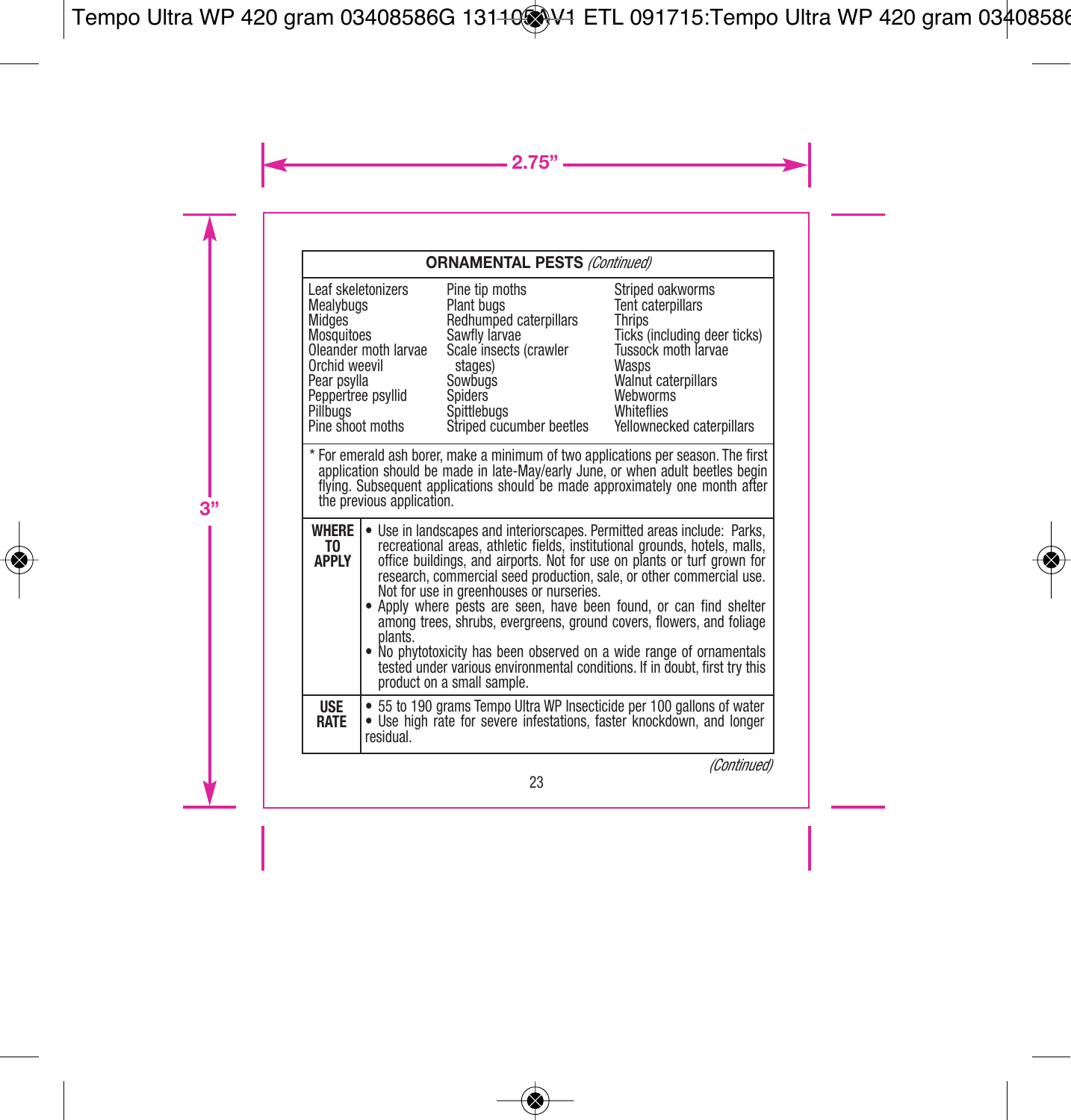| <b>ORNAMENTAL PESTS (Continued)</b>                                                      |                                                                                                                                                                                                                                                                                                                                                                                                                                                                                                                                                                                                                  |
|------------------------------------------------------------------------------------------|------------------------------------------------------------------------------------------------------------------------------------------------------------------------------------------------------------------------------------------------------------------------------------------------------------------------------------------------------------------------------------------------------------------------------------------------------------------------------------------------------------------------------------------------------------------------------------------------------------------|
| HOW TO<br><b>APPLY (Also</b><br>see<br>APPLICATION<br><b>FOR</b><br>ORNAMENTAL<br>PESTS) | Apply as a dilute spray just to the point of run-off but do not<br>allow excess run-off. For hard-to-wet foliage such as holly, pine<br>or ivy, adding a spreader/sticker may enhance knockdown and<br>residual activity. For best results, spray thoroughly for good<br>coverage including the underside of leaves for pests that feed<br>or rest there.<br>• Spray plants that are in bloom at a time when pollinating<br>insects are not present, such as early morning or late evening.                                                                                                                      |
| <b>WHEN TO</b><br><b>APPLY</b>                                                           | • Apply when pests first appear. Reapply as needed based on<br>pest infestation.<br>• Consult your state Cooperative Extension Office for the specific<br>timing in your area.                                                                                                                                                                                                                                                                                                                                                                                                                                   |
| MIXING<br><b>INFORMATION</b>                                                             | • Add product when filling spray tank with water; shake or<br>agitate mixture.<br>• Diluted spray mixture can be stored overnight. Agitate before<br>usina.<br>. Can be tank mixed with other pesticides currently registered<br>for similar uses. Follow the most restrictive of labeling<br>directions and precautions. Do not exceed label rates.<br>COMPATABILITY: Compatible with commonly used fungicides,<br>miticides, liquid fertilizers, and other insecticides. To be sure of<br>physical compatibility, first prepare a sample in a small jar<br>using the proper proportions of water and products. |
| <b>RESTRICTIONS</b>                                                                      | Do not apply to any food crop.<br>Do not allow drift onto ponds, streams or lakes.<br>٠<br>٠                                                                                                                                                                                                                                                                                                                                                                                                                                                                                                                     |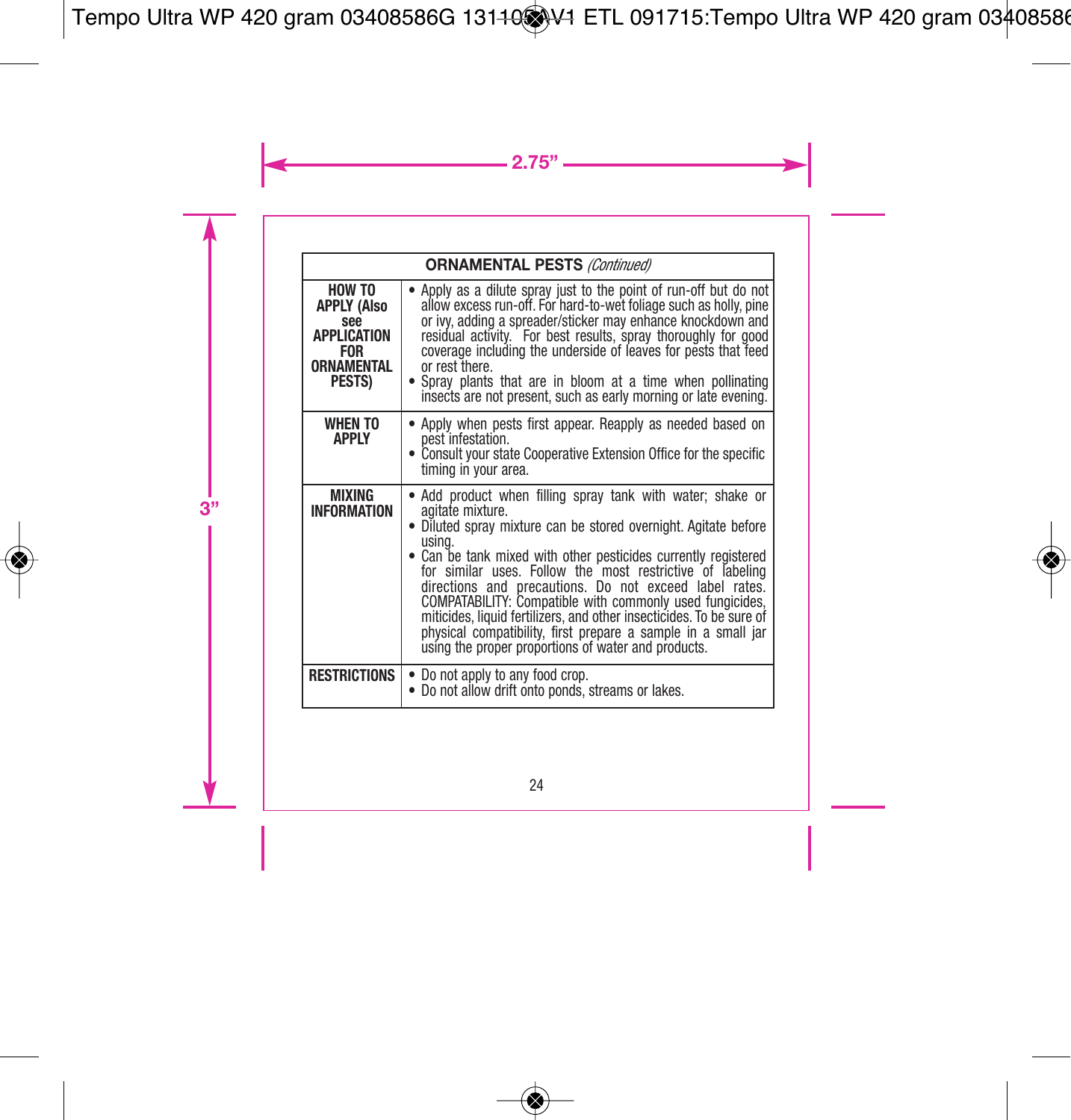| <b>APPLICATION FOR ORNAMENTAL PESTS</b>                                                     |                                                                                                                                                                                                                                                                                                                                                                    |  |
|---------------------------------------------------------------------------------------------|--------------------------------------------------------------------------------------------------------------------------------------------------------------------------------------------------------------------------------------------------------------------------------------------------------------------------------------------------------------------|--|
| ANTS.<br><b>CRICKETS.</b><br><b>SPIDERS.</b><br>MIDGES,<br><b>WASPS AND</b><br><b>FLIES</b> | Apply as a general spray, concentrating on damp areas<br>beneath shrubbery, around foundations, and in areas of tall<br>grass or weeds in ornamental areas and areas adiacent to<br>buildinas.                                                                                                                                                                     |  |
| <b>BAGWORMS</b>                                                                             | • Spray when bagworms first begin to hatch. If possible, apply<br>directly to the larvae. Young larvae are easier to control.                                                                                                                                                                                                                                      |  |
| <b>BLACK VINE</b><br><b>WEEVIL</b><br>(adult)                                               | • Use rate: 75 to 190 grams per 100 gallons of water.<br>• Apply as needed when adults and damage are first noticed in spring and at 3 to 4 week intervals while weevils and<br>notching are observed. Addition of a spreader/sticker at<br>recommended rates may enhance control of insects on<br>certain species of ornamentals having difficult to wet foliage. |  |
| <b>COCKROACHES</b>                                                                          | Spray hiding or resting places such as under shrubbery, in<br>ground covers and mulching materials, in hollow trees, etc.                                                                                                                                                                                                                                          |  |
| <b>SCALE</b><br>(CRAWLERS)                                                                  | • Spray thoroughly, including foliage, trunk, limbs, and twigs.                                                                                                                                                                                                                                                                                                    |  |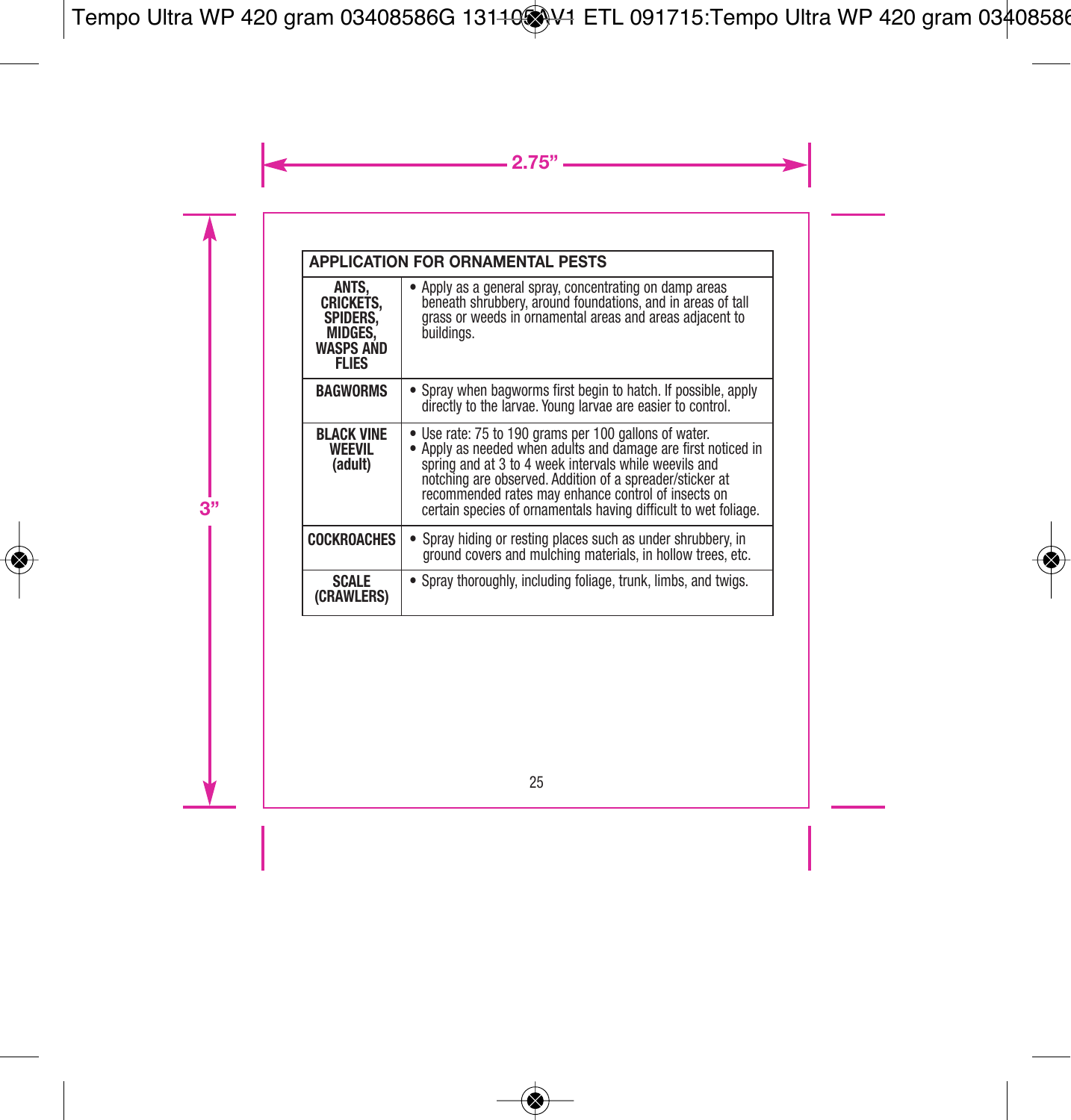| <b>STORAGE AND DISPOSAL</b>                                     |                                                                                                                                                                                                                                                                                                                                                                                                                                                                                                                                                                                                                                                                                                                                                                                                                                                                                                                                                      |
|-----------------------------------------------------------------|------------------------------------------------------------------------------------------------------------------------------------------------------------------------------------------------------------------------------------------------------------------------------------------------------------------------------------------------------------------------------------------------------------------------------------------------------------------------------------------------------------------------------------------------------------------------------------------------------------------------------------------------------------------------------------------------------------------------------------------------------------------------------------------------------------------------------------------------------------------------------------------------------------------------------------------------------|
| Do not contaminate water, food, or feed by storage or disposal. |                                                                                                                                                                                                                                                                                                                                                                                                                                                                                                                                                                                                                                                                                                                                                                                                                                                                                                                                                      |
| <b>STORAGE</b>                                                  | • Store in a cool, dry place and in such a manner as to prevent<br>cross contamination with other pesticides, fertilizers, food, or feed.<br>• Store in original containers and out of the reach of children,<br>preferably in a locked storage area.<br>• Handle and open container in a manner as to prevent spillage.                                                                                                                                                                                                                                                                                                                                                                                                                                                                                                                                                                                                                             |
| <b>PESTICIDE</b><br>DISPOSAL                                    | • Pesticide wastes are hazardous.<br>• Improper disposal of excess pesticide, spray mixture, or rinsate is<br>a violation of Federal law.<br>• If these wastes cannot be disposed of by use according to label<br>instructions, contact your State Pesticide or Environmental<br>Control Agency, or the Hazardous Waste representative at the<br>nearest EPA Regional Office for guidance.                                                                                                                                                                                                                                                                                                                                                                                                                                                                                                                                                           |
| <b>CONTAINER</b><br><b>DISPOSAL</b>                             | • Non-refillable container. Do not reuse or refill this container.<br>Offer for recycling, if available. Offer for reconditioning, if<br>appropriate. Triple rinse container (or equivalent) promptly after<br>emptying. Triple rinse as follows: Empty the remaining contents<br>into application equipment or a mix tank. Fill the container 1/4<br>full with water and recap. Shake for 10 seconds. Pour rinsate<br>into application equipment, or a mix tank, or store rinsate for<br>later use or disposal. Drain for 10 seconds after the flow begins<br>to drip. Repeat this procedure two more times.<br>. Do not use container in connection with food, feed, or drinking<br>water<br>• Dispose of container by offering for recycling or reconditioning,<br>or puncture and dispose of container in a sanitary landfill, or by<br>incineration, or if allowed by state and local authorities, by<br>burning. If burned, stay out of smoke. |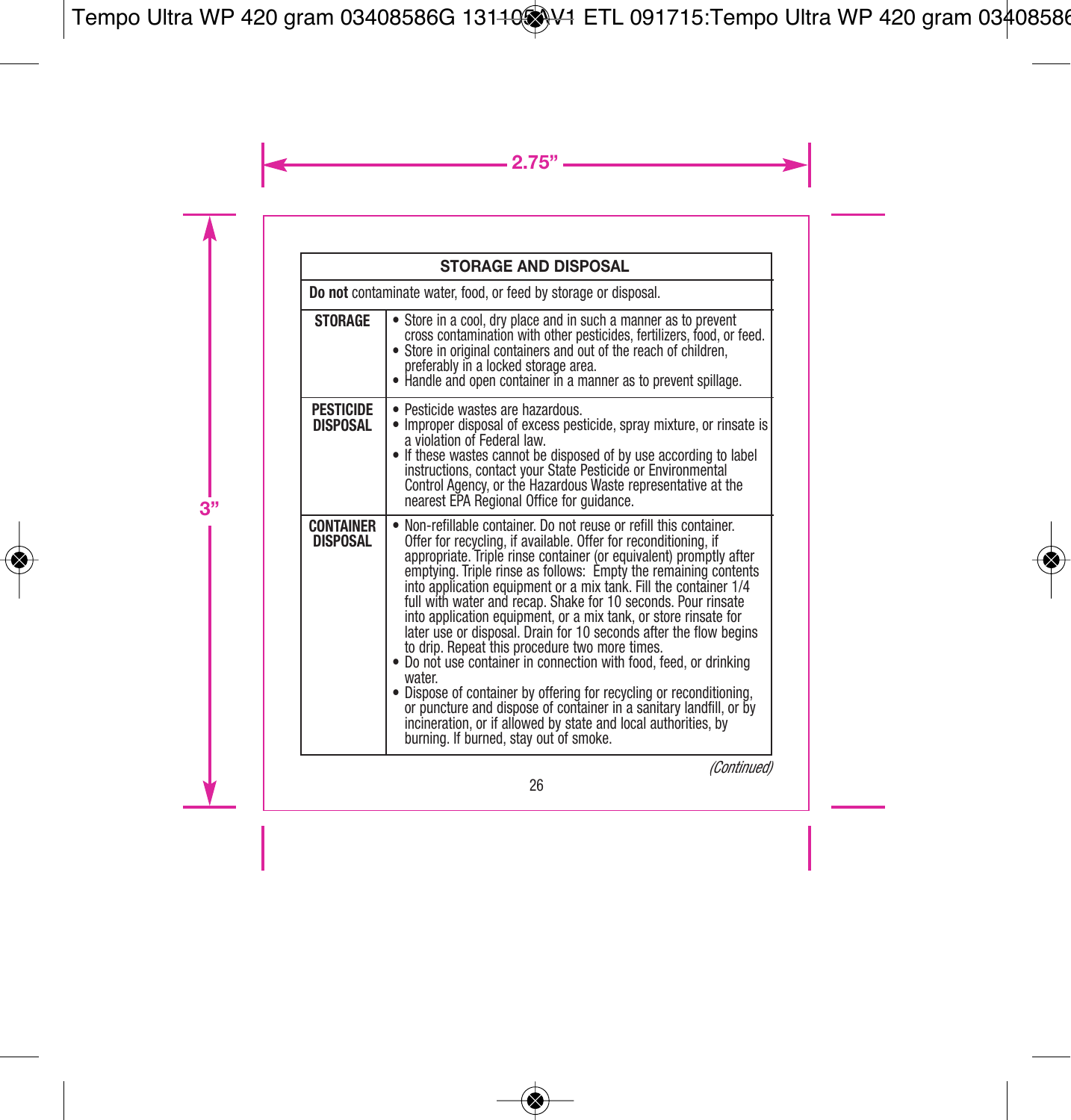#### **STORAGE AND DISPOSAL** *(Continued)*

**SPILLS** If the container is leaking or material is spilled for any reason or cause carefully sweep material into a pile. Refer to Precautionary Statements on label for hazards associated with the handling of this material.

- Do not walk through spilled material.
- Dispose of as directed for pesticides above.
- Keep unauthorized people away.
- You may contact the Bayer Emergency Response Team for decontamination procedures or any other assistance at 1-800-334-7577.

#### **APPENDIX**

**Use Tempo Ultra WP Insecticide as a general surface, spot, mist, or crack & crevice treatment.**

**Permitted areas of use in buildings, structures, and modes of transport include:**

- apartment buildings
- bakeries
- bakeries<br>• bottling facilities
- breweries
- buses
- cafeterias
- candy plants
- cereal processing and pet kennels manufacturing plants
- 
- correctional facilities dairies and dairy product establishments mausoleums
- processing plants frozen food plants grain mills
- 
- $\bullet$  granaries
- greenhouses (structures only) (non commercial)
- hospitals
- hotels
- houses
- industrial buildings<br>• kitchens
- 
- kitchens laboratories
- livestock housing
	-
	- manufacturing structures transportation
	-
	-
	- nursing homes
	- pickle factories
	- poultry houses
- processing and packing plants
- restaurants
- schools
- spice plants
- stores
- warehouses
- wineries and similar
- meat and produce canneries aircraft (cargo areas only), automobiles, vessels such as buses, trucks,<br>trailers, rail cars, and marine vessels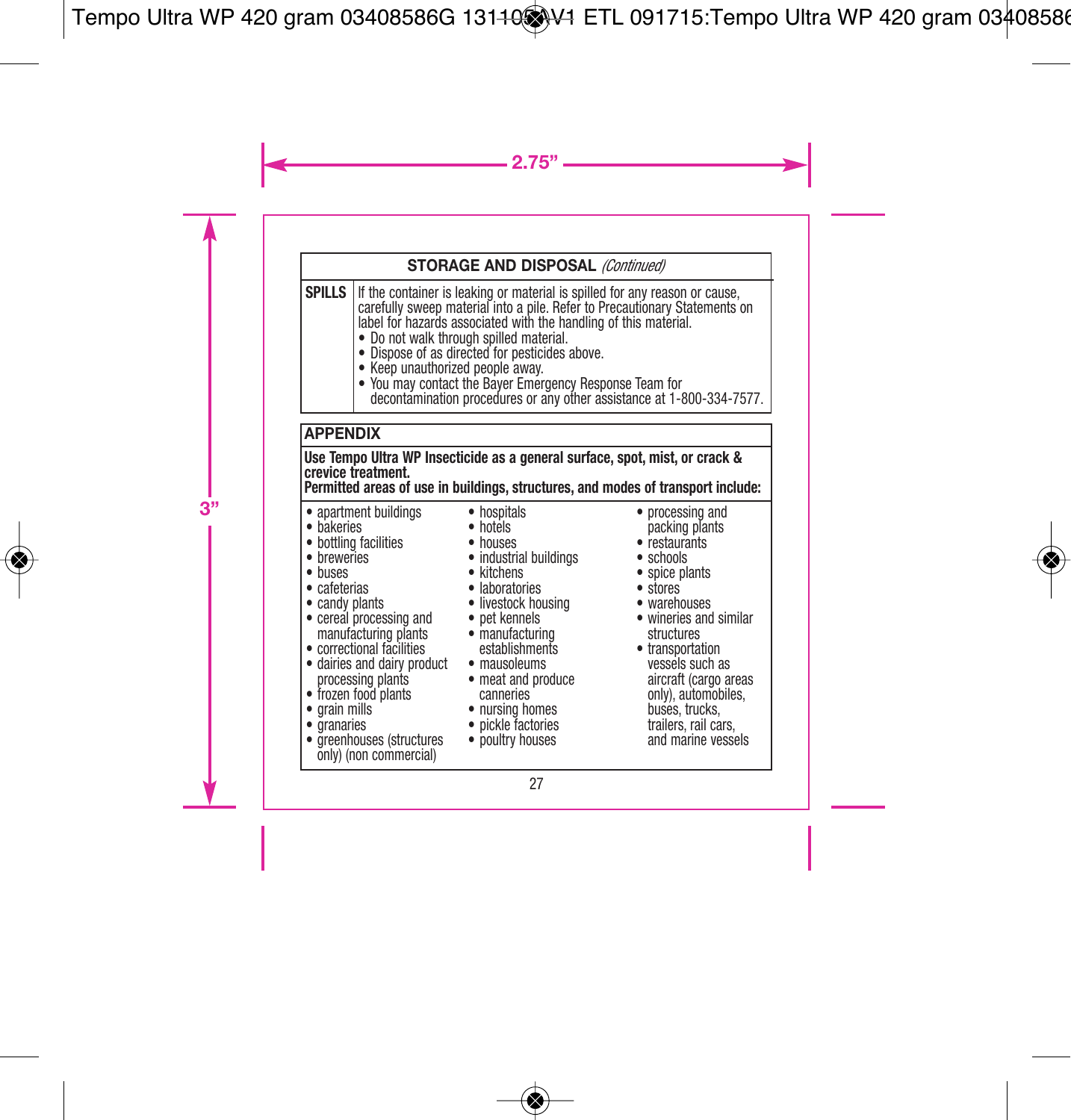#### **IMPORTANT: READ BEFORE USE**

Read the entire Directions for Use, Conditions, Disclaimer of Warranties and Limitations of Liability before using this product. If terms are not acceptable, return the unopened product container at once.

By using this product, user or buyer accepts the following Conditions, Disclaimer of Warranties and Limitations of Liability.

**CONDITIONS:** The directions for use of this product are believed to be adequate and must be followed carefully. However, it is impossible to eliminate all risks associated with the use of this product. Plant injury, ineffectiveness or other unintended consequences may result because of such factors as weather conditions, presence of other materials, or the manner of use or application, all of which are beyond the control Bayer CropScience LP. All such risks shall be assumed by the user or buyer.

**DISCLAIMER OF WARRANTIES:** TO THE EXTENT CONSISTENT WITH APPLICABLE LAW, BAYER CROPSCIENCE LP, MAKES NO OTHER WARRANTIES, EXPRESS OR IMPLIED, OF MERCHANTABILITY OR OF FITNESS FOR A PARTICULAR PURPOSE OR OTHERWISE, THAT EXTEND BEYOND THE STATEMENTS MADE ON THIS LABEL. No agent of Bayer CropScience LP is authorized to make any warranties beyond those contained herein or to modify the warranties contained herein. TO THE EXTENT CONSISTENT WITH APPLICABLE LAW, Bayer CropScience LP disclaims any liability whatsoever for special, incidental or consequential damages resulting from the use or handling of this product.

**LIMITATIONS OF LIABILITY:** TO THE EXTENT CONSISTENT WITH APPLICABLE LAW, THE EXCLUSIVE REMEDY OF THE USER OR BUYER FOR ANY AND ALL LOSSES, INJURIES OR DAMAGES RESULTING FROM THE USE OR HANDLING OF THIS PRODUCT, WHETHER IN CONTRACT, WARRANTY TORT, NEGLIGENCE, STRICT LIABILITY OR OTHERWISE, SHALL NOT EXCEED THE PURCHASE PRICE PAID, OR AT BAYER CROPSCIENCE LP'S ELECTION, THE REPLACEMENT OF PRODUCT.

Micro-Injector ® is a registered trademark of Whitmire Micro-Gen Research Laboratories Inc.

Bayer (reg'd), the Bayer Cross (reg'd) and Tempo® are registered trademarks of Bayer.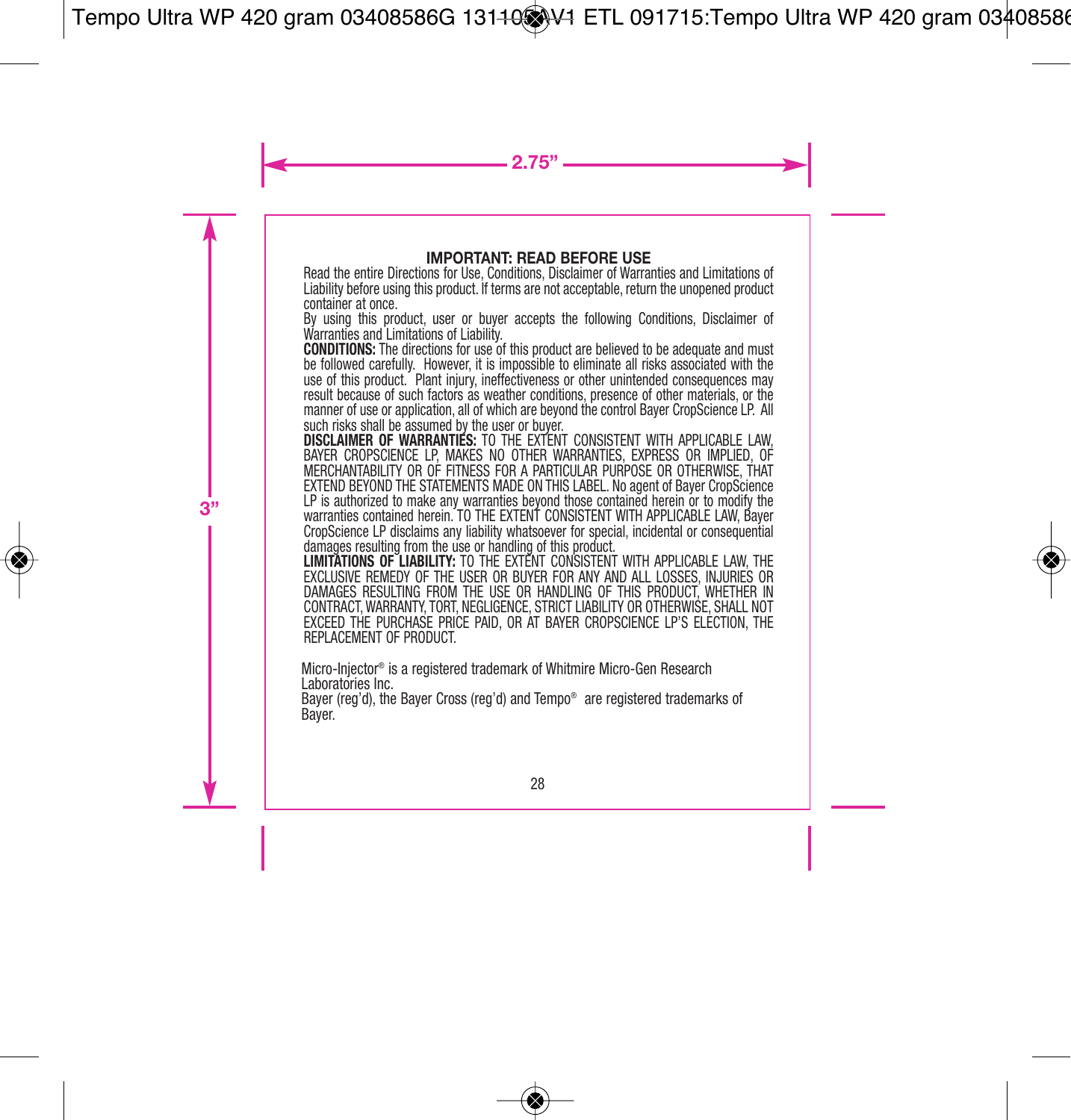# Backed by **BAYER**

**Produced for: Bayer Environmental Science A Division of Bayer CropScience LP 2 T. W. Alexander Drive Research Triangle Park, NC 27709**

Bayer